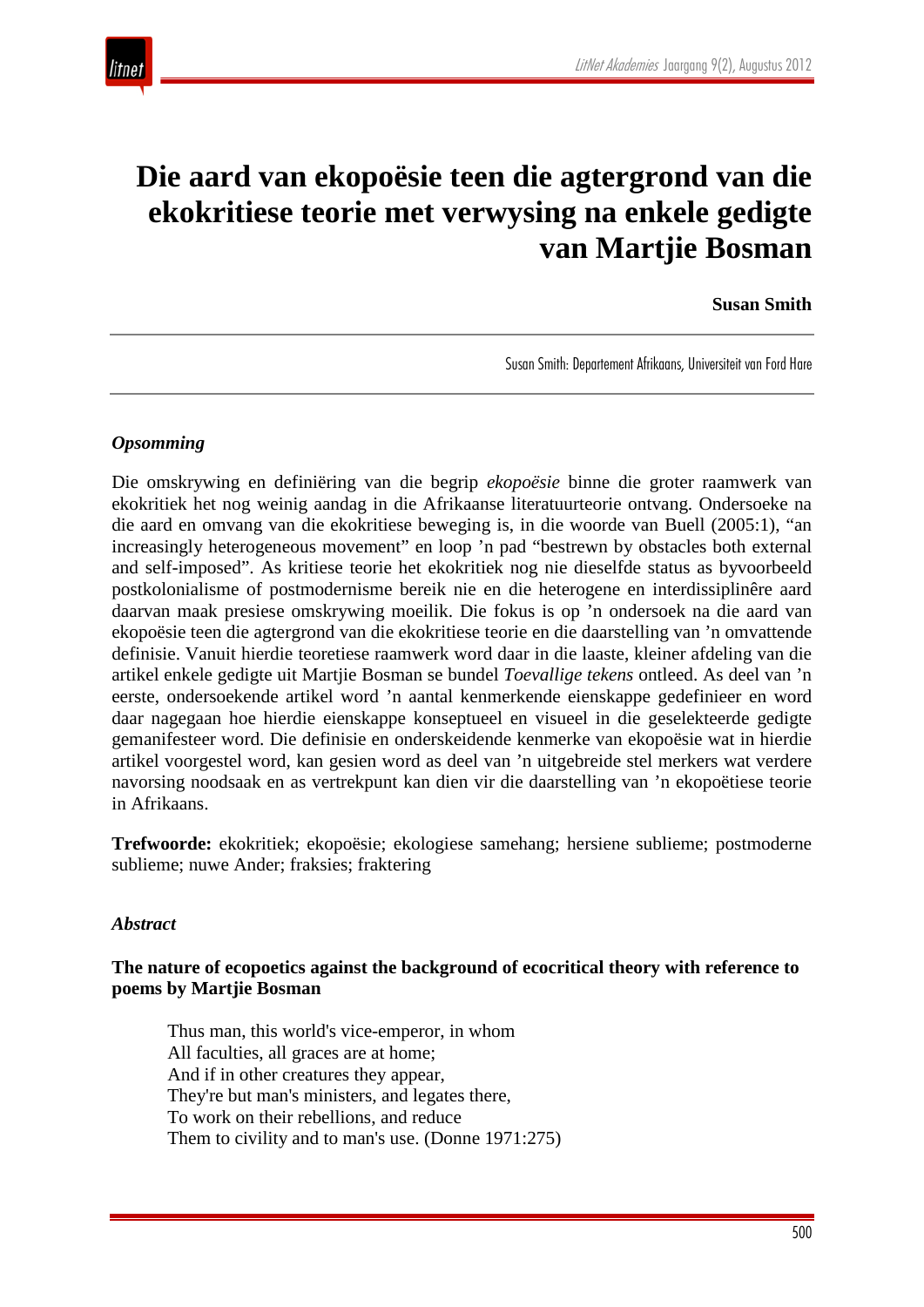As far back as 1611 the metaphysical poet John Donne described the relationship between man and nature in his poem "An anatomy of the World", words that resound in the many current debates on man's abuse of the non-human world which surrounds him. Donne claims that other creatures – a phrase which can be read as referring to the whole non-human world – are subjected to the mercy and instrumental use of man. Later in the same poem he describes how the world is broken apart and how connection and interconnectivity are lost – a thought that is currently resonating in global discussions on ecology.

Lawrence Buell, one of the pioneers of the ecocritical movement, writes in his study *The future of environmental criticism* (2005:1–2) that the earliest stories of mankind were those that dealt with earth and creation and with God and man's transformative interference with it, which is an indication of the fact that environmental consciousness and criticism as a developing discipline has ancient roots.

In this article the focus of investigation includes two areas, presented in two parts. The first part, which is the main focus of the article, presents a theoretical background to the concepts of ecocriticism and ecopoetics. It serves in particular as an attempt to establish an encompassing definition of *ecopoetry*.

As a critical theory, ecocriticism does not yet have the same status as, for instance, postcolonialism or postmodernism, but there is an increasing call for the study of *place* in the same way as class, race and gender. The interdisciplinary character of ecocriticism makes precise definition difficult, and, as Cook (1994:2) comments, *ecocriticism* can be seen as inclusive rather than exclusive, without the need to draw boundaries.

An ecological perspective would mean that the whole can be perceived in terms of the connectivity of the parts. Elgin (1983:8) describes it as follows:

It means trying to see a whole which is enormous and complex – and a cosmic view so threatening of man's image of himself – that we are tempted to retreat to our comfortable broom closets of specialized knowledge, to fragments of information reassuring precisely because they have simplified our world to a point at which we can understand it.

The diversity of the ecocritical field of investigation includes the following questions, among others: the meaning of the concept *nature*; the concept *wilderness* (as chaos) and how perceptions of it has changed through time; commentary on land/earth and the way in which we live on it; criticism on who we are, how we have been living and how a new way of living can be constructed; personal connection and a sense of responsibility on the topic; a new awareness of, and interest in, how changing landscapes are being explored and represented by authors; the difference between landscape and environment; investigations on landscape as emotional space, as memory, melodrama and sentiment; how the moral geography of space and place looks; how environmental literature and politics are related; and the way in which ecopoetry and ecocriticism lead to different strategies of action other than environmental policy. Ecocriticism also presents a broadening perspective on the way in which nature and wilderness are being looked at as the new Other.

The exploration of the nature and range of the ecocritical movement is, in the words of Buell (2005:1), "an increasingly heterogeneous movement" and a road "bestrewn by obstacles both external and self-imposed". Thus, one of the exciting developments in the field of ecologically engaged writing is the investigation of the concept of *poetics*. Skinner (2001:7),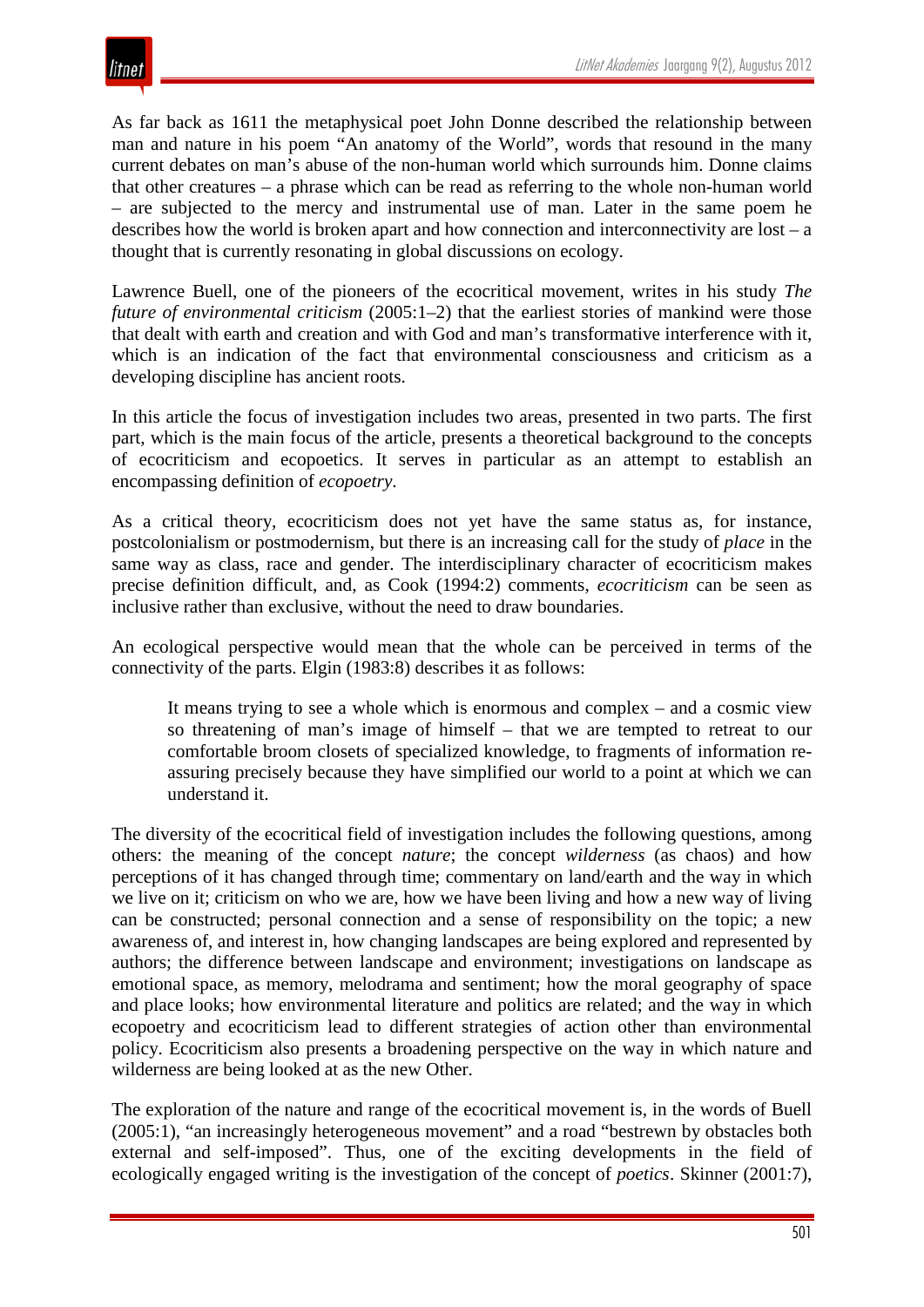

in his journal *ecopoetics*, suggests that ecopoetics is a writing practice of making habitable, of language entrenched in the materiality and relations that subsume our shared environment:

"Eco" here signals – no more, no less – the house we share with several million other species, our planet Earth. "Poetics" is used as *poesis* or making, not necessarily to emphasize the critical over the creative act (nor vice versa). Thus: ecopoetics, a house making. (Skinner 2001:5)

In his liminal text *Ecopoetry: A critical introduction* J. Scott Bryson defines *ecopoetry* as follows:

Ecopoetry is a subset of nature poetry, that, while adhering to certain conventions of romanticism, also advances beyond that tradition and takes on distinctly contemporary problems and issues, thus resulting in a version of nature poetry generally marked by three primary characteristics. (Bryson 2002:5)

He identifies these three characteristics as (1) the recognition of the interdependent nature of the world, (2) the humility in the relationship with both the human and non-human world and (3) an intense scepticism against hyper-reality and excessive technology (2002:5–6). Bryson's definition is later expanded to include the terminology *poiesis*. This word comes from the Greek word *ποιέω,* which means "to make", and forms the root of the modern word *poetry*, which initially was used as a verb, an action which transforms and propels the world.

The definition of *ecopoetics* within the broader framework of ecocriticism has received no attention in the field of Afrikaans literary theory so far. In the first part of the article questions about the nature of ecopoetry are asked against the backdrop of ecocritical theory and a comprehensive definition is formulated. A number of structural and conceptual markers or attributes are identified which are typical of ecopoetry. The varied creative practices and ideological threads suggest a multifaceted and hybrid nature, alluding to the creative-critical boundaries between poetry and ecology and the interdisciplinary nature of ecopoetics. Such practices and concepts include the following: emplaced writing; whole page-space writing; the concept of the poem as landscape and landscape as poem; open-form writing; dynamic spacing; recycling of texts; dynamic partnership writing practices; complex sound patterns and sound play.

Attention is given to aspects of the sublime and the revised (postcolonial) sublime and how the fracturing of the poem creates inner tension, disrupts the inner coherence of the poem and creates new coherence whereby the co-existence of beauty and non-beauty is established. An ecopoem, according to Arigo (n.d.:3), is a poem under tension: "a tension located at the intersection of human interference and destruction and the beauty of nature". Boundaries between beauty and non-beauty and between nature and culture are revoked.

The encompassing definition which I propose is: Ecopoetry is poetry that does not deal exclusively with nature and ecological questions, but searches for a way to appreciate, understand and express through language the co-existence of man and nature. Ecopoetry is more than poetry. It is movement which springs from the tension at the point where man and nature intersect and tries to create systematic coherence of the whole, which often happens through the destabilising and fracturing of the poem and creating a new concept of *beauty* and of *home* and of *place*, a place that we share with other species on this planet.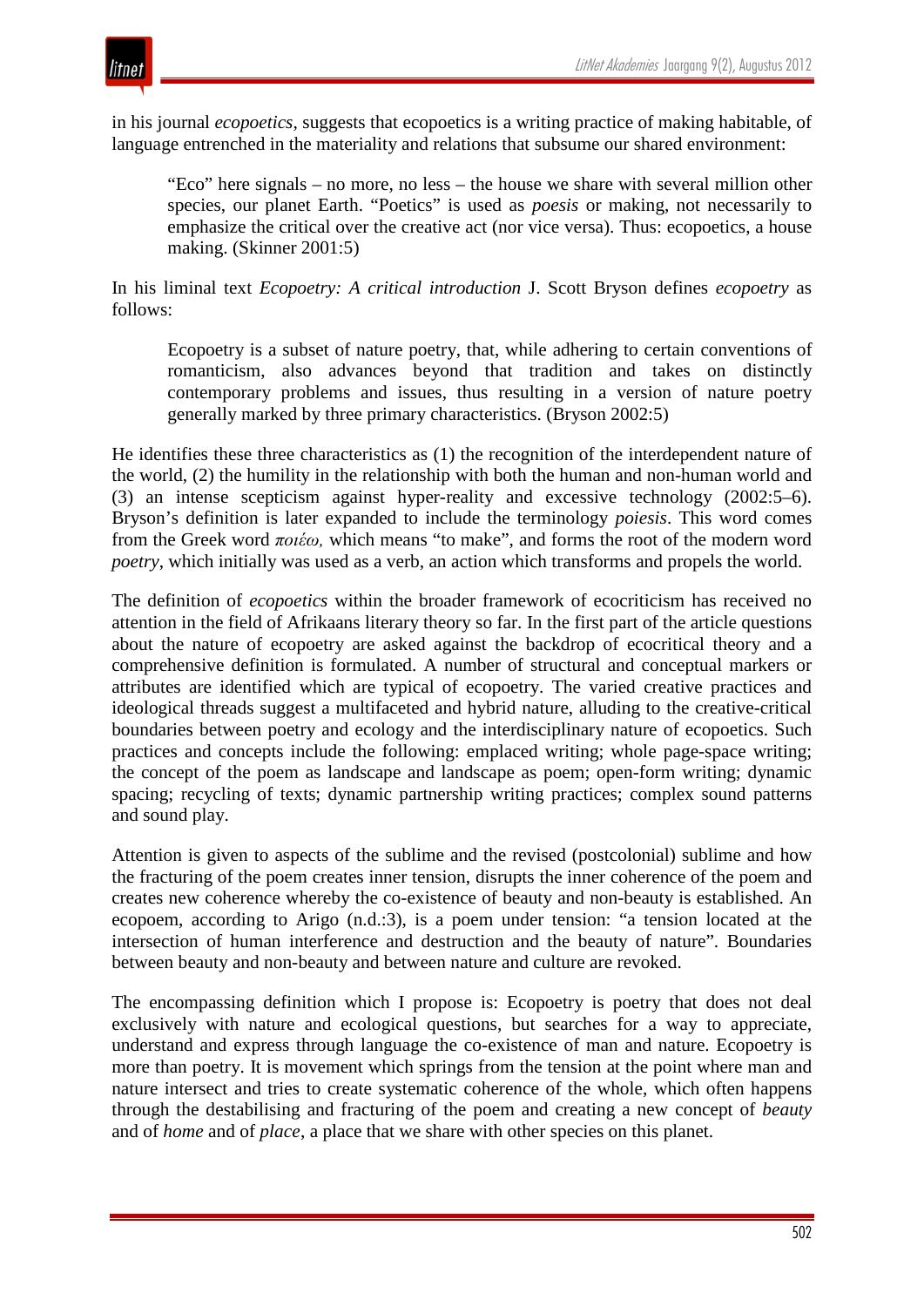

In the second, short part of the article, selected poems by Martjie Bosman from the volume *Toevallige tekens* (2010) are discussed by asking: What does an ecopoem look like? Common themes and characteristics present in ecopoetry are identified. Attention is given to four areas of coherence and interconnectivity, as manifested in ecopoetry: the ecology of the visual, with special reference to the front page and title; the ecology of beauty; the ecology of place and the ecology of poem structure and processes.

In conclusion: Morton (2010:11) states that "[a]ll poems are environmental, because they include the spaces in which they are written and read – blank spaces around and between words, silence within the sound." Ecocriticism, and in particular, ecopoetry, allows the reader a fresh perspective on poetry, challenging the established perceptions of place and environment and nature. It allows for the interconnectivity and relationship to be studied. It challenges the space and place of the poem itself, and of what is left as open, white space. Man becomes the listener, on the edge, to the voice of the natural world:

We never belonged to you. You never found us. It was the other way round. (Atwood 1995:109)

**Key words:** ecocriticism: ecopoetics: ecopoetry: ecological connectivity; revised sublime; postmodern sublime; new Other; fractions; fracturing

## **1. Inleiding**

You own nothing

Thus man, this world's vice-emperor, in whom All faculties, all graces are at home; And if in other creatures they appear, They're but man's ministers, and legates there, To work on their rebellions, and reduce Them to civility and to man's use. (Donne 1971:275)

Reeds in 1611 beskryf die metafisiese digter John Donne die verhouding tussen die mens en die natuur in sy gedig "An anatomy of the world", woorde wat weerklank vind in hedendaagse debatte oor die mens en sy misbruik van die niemenslike wêreld wat hom omring. Donne voer aan dat ander kreature – 'n frase waarin ons "die ganse niemenslike wêreld" kan inlees – aan die genade van die instrumentele gebruik van die mens onderworpe is. Later in dieselfde gedig beskryf hy hoe die wêreld aan stukke is, hoe alle samehang tot niet is, 'n gedagte wat tans wyd resoneer in gesprekke rondom die ekologie.

Lawrence Buell, een van die pioniers van die ekokritiese beweging, wys daarop dat die mense se vroegste verhale dié is oor die aarde se skepping en God en mense se transformerende ingryping daarop, wat 'n aanduiding is van die feit dat omgewingsbewustheid en -kritiek as ontluikende dissipline antieke wortels het (Buell 2005:1- 2).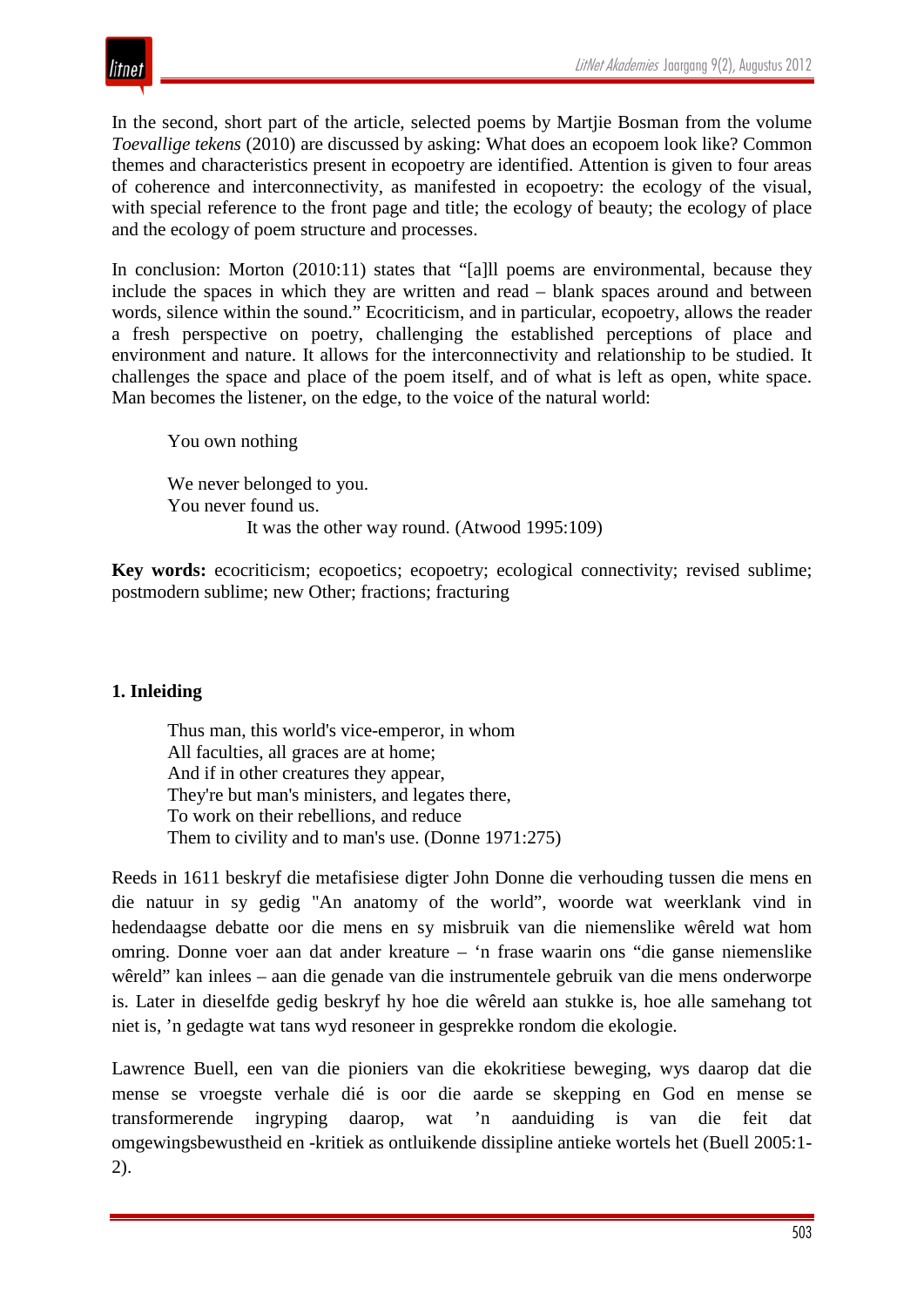## itnet

Die term *ekologie* kan teruggevoer word na die Duitse dierkundige Ernst Haeckel, wat die woord *Ökologie* vir die eerste keer in 1873, ongeveer 'n eeu voor die geboorte van die nuwe dissipline, ekokritiek, gebruik het (Arigo s.j., Voorwoord). Die oorsprong van die woord kan teruggevoer word na die Griekse woord *oikos*, wat na "huis" of "blyplek"verwys, terwyl die tweede deel van die woord kom van *logos,* wat "woord" beteken. *Ekologie* beteken dus letterlik *woorde* oor *tuistes,* maar ook *woordtuiste,* soos deur Meintjes (1995:78) uitgewys.

Die sistemiese aard van taal en van letterkunde sluit aan by die beginsels van ekologie: die samehang van dinge, vanaf die nietigste onderdeeltjie of mikro-organisme tot by die grootste sisteem en die samehang en verhouding tussen die dele. Meintjes (1995:78) skryf:

Soos die omgewing is die literêre teks ook 'n sisteem waarvan die onderdele 'n organiese geheel vorm en waarvan die totaliteit meer as die blote somtotaal van die onderdele is. […] 'n Logiese verdere toepassing van hierdie model sou wees om 'n oeuvre, 'n genre en selfs 'n hele literatuur as 'n groter ekologiese sisteem te sien.

In aansluiting hierby verwys Fanie Olivier met betrekking tot die ekologie van die gedig daarop dat die "siening van die eenheid van die totaliteit, die samehang van die afsonderlike binne die geheel" 'n "voorveronderstelling binne die poësie" is. Hy voer verder aan: "Vir die ernstige versleser is die klank-eenheid byvoorbeeld 'n mikro-organisme, die gedig 'n ekosisteem en die bundel of die oeuvre dan die biosfeer" (Olivier 1995:134).

'n Ekologiese perspektief sou beteken om die geheel te kan waarneem in terme van die samehang van die dele. Elgin (1983:8) verwoord dit soos volg:

It means trying to see a whole which is enormous and complex – and a cosmic view so threatening of man's image of himself – that we are tempted to retreat to our comfortable broom closets of specialized knowledge, to fragments of information reassuring precisely because they have simplified our world to a point at which we can understand it.

Dit is interessant dat dit Jacques Derrida (wat die teks gedestabiliseer het) was wat die belangrikheid van Charles Darwin raaksien – die verskuiwing of destabilisering van die mens vanuit die ontologiese sentrum en die samehang van alle dinge, soos Morton (2010:3) daarop wys.

Die ekokritiese terrein van ondersoek is uiteenlopend en sluit onder andere die volgende vraagstukke in: die betekenis van die begrip *natuur*;die wyse waarop *plek* op dieselfde wyse as klas, geslag en ras bestudeer behoort te word; die begrip *wildernis* (as chaos) en hoe persepsies daarvan met verloop van tyd verander het; kommentaar op die grond/aarde waarop ons leef en die wyse waarop ons daarop leef; kritiek op hoe en wie ons is, hoe ons geleef het en hoe ons 'n nuwe wyse van leef kan konstrueer; persoonlike konneksie en die sin van verantwoordelikheid teenoor die onderwerp; 'n belangstelling in hoe en in watter mate veranderde landskappe verken en gerepresenteer word deur skrywers; die onderskeid tussen landskap en omgewing; ondersoeke na landskap as emosionele ruimte, as geheue, melodrama en sentiment; hoe die morele geografie van ruimte daar uitsien; hoe omgewingsliteratuur en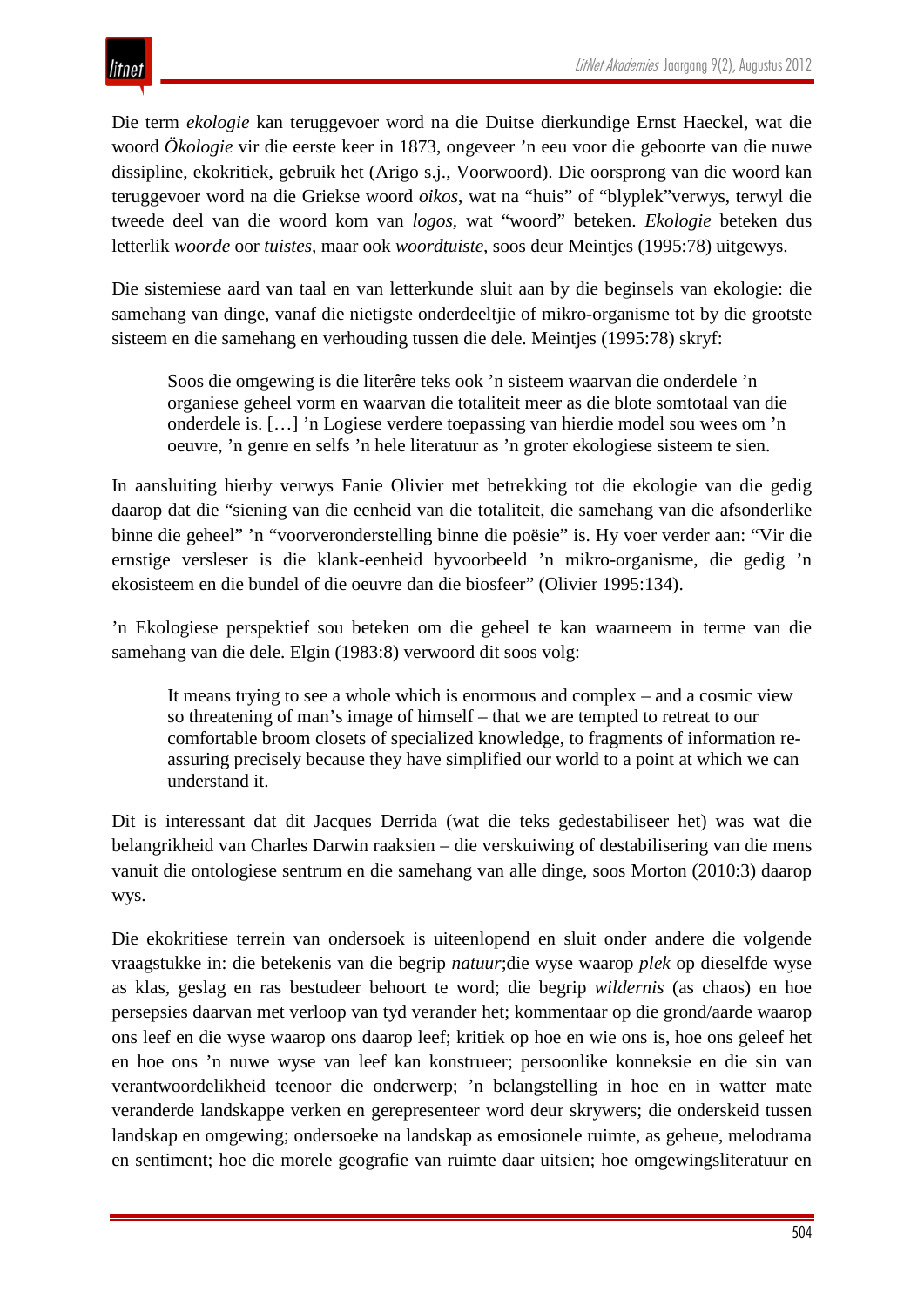politiek aan mekaar verwant is; en die wyse waarop ekopoësie en ekokritiek ander strategieë van aksie uitlok as waartoe omgewingsbeleid in staat is. Voorts bied ekokritiek ook verruimende perspektief op die wyse waarop daar na natuur en wildernis gekyk word as die nuwe Ander.

In hierdie artikel fokus die ondersoek op twee gebiede en daarom word dit in twee dele aangebied. Die eerste deel, die hooffokus van die artikel, bied 'n teoretiese agtergrond van die terme *ekokritiek* en *ekopoësie* en dien veral as 'n poging om 'n omvattende definisie van *ekopoësie* daar te stel.

In die tweede deel word daar kortliks na enkele gedigte van Martjie Bosman, uit haar bundel *Toevallige tekens* (2010), gekyk. Daar word gepoog om die vraag te beantwoord: Hoe lyk 'n ekogedig? Dit word gedoen aan die hand van 'n aantal gemeenskaplike temas wat in ekopoësie voorkom en deur te wys hoe hierdie temas of kenmerke konseptueel en visueel binne 'n gedig manifesteer. Die gedigte waarna verwys sal word, is "Op die spoor", "Mosambiekse vlugteling I", "Mosambiekse vlugteling II, "*Mutilados*", "Eendagskoon", "Die Skreeu", "Huis", "Handsak" en "Venster".

Bosman se poësie vorm deel van 'n steeds groeiende korpus stemme in die Afrikaanse poësie wat hulle bemoei met die mens se verhouding tot die natuur en die omgewing. Cochrane (2011:11) skryf byvoorbeeld in 'n resensie in *Die Burger* die volgende oor die bundel: "*Toevallige tekens* sluit met sy sterk fokus op die natuur as 'n estetiese gegewe aan by die ouer Afrikaanse poësietradisie en die groenpoësie van onder andere Johann Lodewyk Marais." Hoewel vroeëre "groen" skrywers en digters tot so ver terug as Eugène N. Marais, C.J. Langenhoven en Boerneef verdien om ekokrities herlees te word, is dit die nuwe stemme in die poësie wat tans aandag trek. Bosman bevind haar in die geselskap van onder andere George Weideman, Wilma Stockenström, Johann Lodewyk Marais, T.T. Cloete, Ina Rousseau en, meer onlangs, Carina Stander in haar poëtiese betrokkenheid by die omgewing. Reeds met haar debuutbundel, *Landelik*, waarvoor sy met die Ingrid Jonker-prys bekroon is, het Bosman temas rondom die verhouding tot en misbruik van die natuurlike omgewing aangespreek. Olivier (2003:166) wys daarop dat die temas van reis en landskap en die onvermoë om die aarde vas te vat, sentraal in die bundel *Landelik* staan. Ook Hambidge (2003:16) sê in dié verband: "Die digter kyk na die ekologie en die mens se verbintenis met die heelal", terwyl Odendaal (2003:6) skryf dat Martjie se "ekologiese sensitiwiteit" alreeds uit hierdie eerste bundel spreek. John (2003:13) wys op die "konsekwente vooropstelling van die natuurlike" en die verhouding tussen mens/gemeenskap en natuur. Dit is hierdie natuurtemas waarop daar in *Toevallige tekens* voortgebou word, waarop die soeklig val.

## **2. Ekokritiek**

In 2005 skryf Lawrence Buell oor sy eie boek: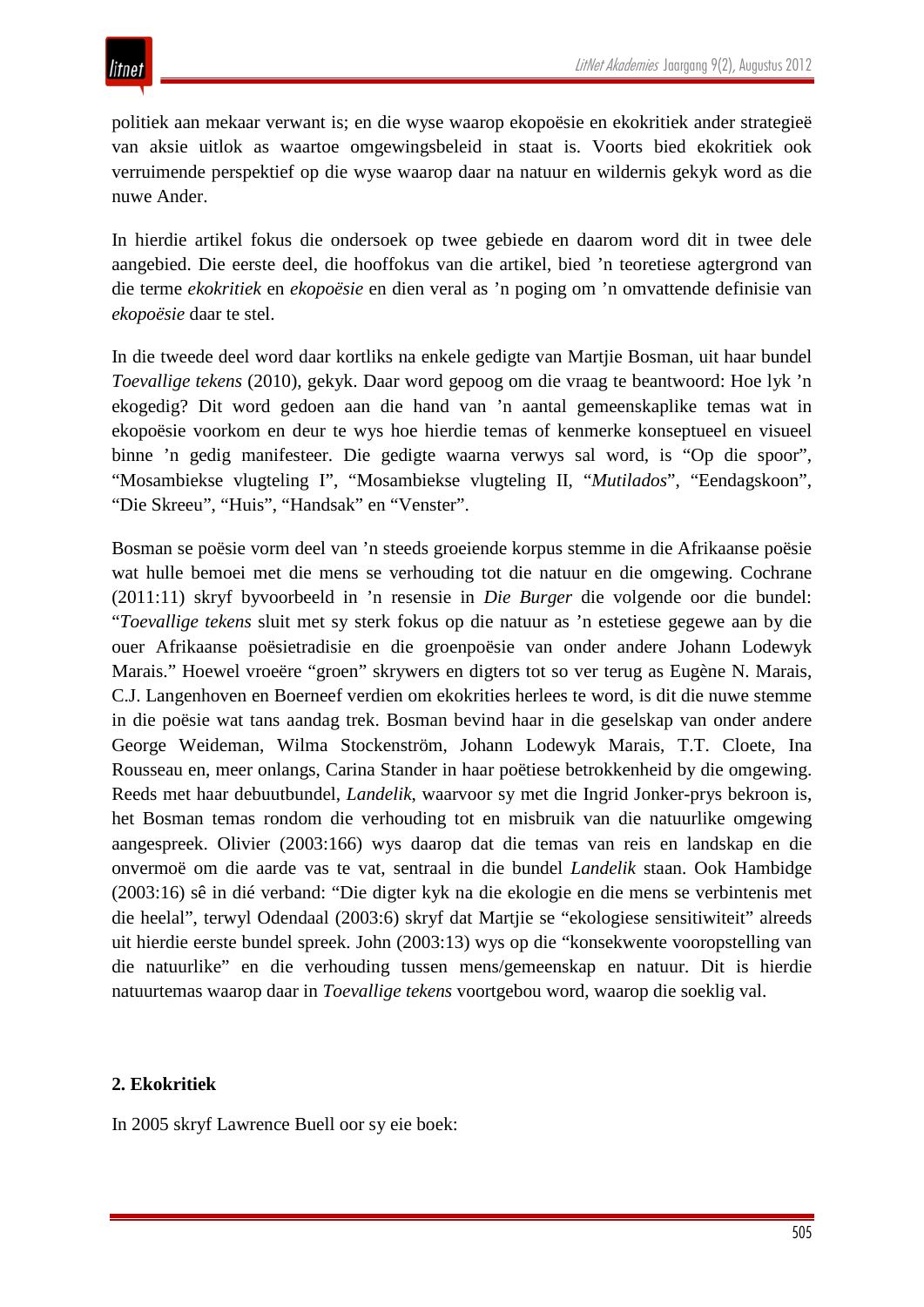Until the end of the twentieth century, such a book as this could not have been written. The environmental turn in literary and cultural studies emerged as a selfconscious movement little more than a dozen years ago. Since then it has burgeoned. (Buell 2005:1)

En met betrekking tot die plek wat ekokritiek inneem, sê hy:

Ecocriticism, the commonest omnibus term for an increasingly heterogeneous movement, has not yet achieved the standing accorded (say) to gender or postcolonial or critical race studies. Eventually I believe it will; but it is still finding its path, a path bestrewn by obstacles both external and self-imposed. (Buell 2005:1)

Ekokritiek sluit 'n verskeidenheid teorieë en uitgangspunte in. Soos wat Cook (1994:2) opmerk, wil die term *ekokritiek* eerder inklusief as eksklusief wees sonder die nodigheid om grense te trek. Die interdissiplinêre aard van ekokritiek word ten sterkste deur deelnemers aan hierdie kritiese beweging benadruk.

Ekokritiek kan breedweg gesien word as die studie van kultuurprodukte soos kunswerke, skryfwerk en wetenskaplike teorieë wat hulle bemoei met die menslike verhouding met die natuurlike wêreld. Cheryll Glotfelty en Harold Fromm, pioniers van die ekokritiese literatuurteorie, definieer ekokritiek in die seminale publikasie *The ecocriticism reader*  (1996:xviii) as "the study of the relationship between literature and the physical environment", terwyl die term in *The Routledge dictionary of literary terms* (Childs en Roger 2009:65) weergegee word as "[t]he study of literary texts with reference to the interaction between human activity and the vast range of 'natural' or non-human phenomena which bears upon human experience – encompassing (amongst many things) issues concerning fauna, flora, landscape, environment and weather". Nog 'n baanbreker op die gebied is Buell met sy tekste *The environmental imagination* (1995) en *The future of environmental criticism*  (2005). Die term *ekokritiek* is egter alreeds so vroeg as 1978 deur William Rueckert in sy artikel "Literature and ecology: An experiment in ecocriticism" (1978:71) gebruik, waarin hy ondersoek instel na die toepassing van ekologiese konsepte op die studie van literatuur.

As wêreldwye reaksie op die toenemende vernietiging van die verhouding tussen die mens en die natuur bied ekokritiek 'n interdissiplinêre kyk op die wyse waarop kultuurprodukte soos poësie hierdie verhouding ontgin en verwoord en dien dit as 'n reaksie op die behoeftes, probleme en krisisse wat die mensdom in die gesig staar. Cook (1994:1) stel dit só: "I am interested in place, how we place ourselves in the world and the biological, social, and political ways in which we define where we are."

In haar artikel "What is ecocriticism?" beskryf Glotfelty (1994, par. 4) die verskil tussen ekokritiek en ander vorme van literêre kritiek soos volg:

Literary theory, in general, examines the relations between writers, texts, and the world. In most literary theory "the world" is synonymous with society – the social sphere. Ecocriticism expands the notion of "the world" to include the entire ecosphere.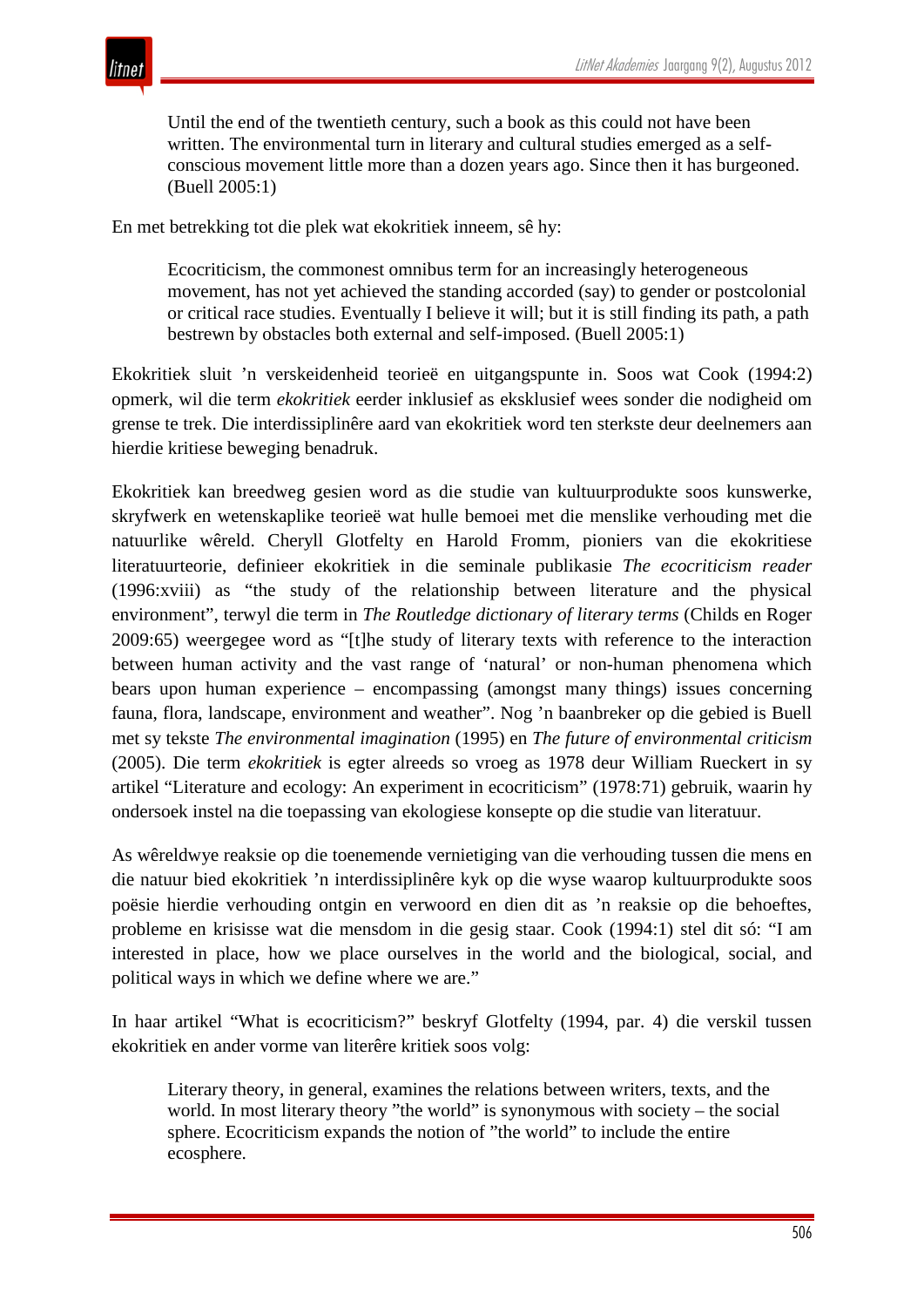Meintjes (1995:79–80) tref in sy artikel "Die ekologie as (vernuwende) leesstrategie" 'n onderskeid tussen drie hoofstrome binne die ekologie as literatuurteorie: eerstens diep ekologie (wat die antroposentriese wêreldbeskouing ondermyn en dit in wese teen oorheersing het), tweedens ekofeminisme (wat die patriargale verhouding van die mens met die natuur kritiseer), en derdens sosiale ekologie (wat dominansie van die natuur as direkte gevolg van die oorheersing van die mens sien). Daar word ook gewys op die ooreenkomste tussen diep ekologie en die poststrukturalisme.

Ekokritiek is natuurlik inherent polities van aard. Scheese (1994:1) pas die uitspraak van Fetterley (1978:viii) oor feminisme in *The resisting reader* op ekokritiek toe: "At its best, feminism is a political act whose aim is not simply to interpret the world but to change it by changing the consciousness of those who read and their relation to what they read." Dit gaan uiteindelik oor die sensitisering van, en kennisoordrag aan, die lesende mens oor die plekke waarin hy leef en sy verhouding met daardie plekke. Ten grondslag van die politiese aard van literatuur staan die beginsel van mag (Fetterley 1978:xiii). Savory (2011:80) sluit hierby aan deur te sê: "Ecocriticism reads texts through a politically engaged lens for their representation of ecology, past, present and looking forward to the future." Ook Bert Olivier wys daarop dat ekokritiek 'n politiese boodskap kommunikeer wat daarop gemik is om handelinge aan te spoor wat die uitbuiting en agteruitgang as gevolg van 'n ekonomiese en politieke sisteem van mag teenstaan (Olivier 2010:1). Veranderding in handelinge spruit voort uit 'n veranderde sosiale gewete en bewussyn, wat op hul beurt weer deur veranderde ideologieë geaktiveer word.

Easthope maak in 1983 in *Poetry as discourse* melding van die wyse waarop die ideologiese persepsies van 'n sosiale gewete of bewussyn in die literatuur aangebied word: "Linguistic determination simultaneously involves ideological determination" (1983:19). 'n Bepaalde ideologie is op 'n gegewe tydstip in die geskiedenis aktief en dominant as gevolg van die sosiale ordeninge, historiese perspektiewe en magstrukture van daardie tyd. Elke heersende ideologie bepaal sy eie stel waardes wat mettertyd gevestig raak. 'n Ideologie bevestig die mens in 'n bepaalde rol wat weerspieël word in die verhouding tussen die mens en sy omgewing (Smith 1993:93–4). Meer as een ideologie kan werksaam wees op 'n gegewe tyd en ideologieë kan die volgende insluit: die politieke en burgerlike ideologie, die morele ideologie, die manlike ideologie, die vroulike ideologie, die materialistiese en verbruikersgerigte ideologie en ideologieë van mag en oorheersing. Die geskiedenis is egter nie altyd so eenvoudig, onveranderbaar en eenstemmig as wat ons algemeen aanvaar nie; grense vervaag, word bevraagteken en opgehef; en hierdie veranderlike en interafhanklike aard beïnvloed ideologiese verskuiwinge en posisionering, ook dan ten opsigte van die perspektief op en verhouding tot die natuur en die niemenslike omgewing.

'n Interessante aspek van ekokritiek wat deur Timothy Morton ondersoek word, is die verwantskap tussen ekologie en dekonstruksie en die bydraes wat Jacques Derrida, Julia Kristeva en selfs Ferdinand de Saussure se beskouings oor teks en konteks maak tot die interpretasie van ekologie. Morton (2010:2) beskryf De Saussure (1965:35) se uitspraak oor die linguistiese teken – "[t]he value of just any term is accordingly determined by its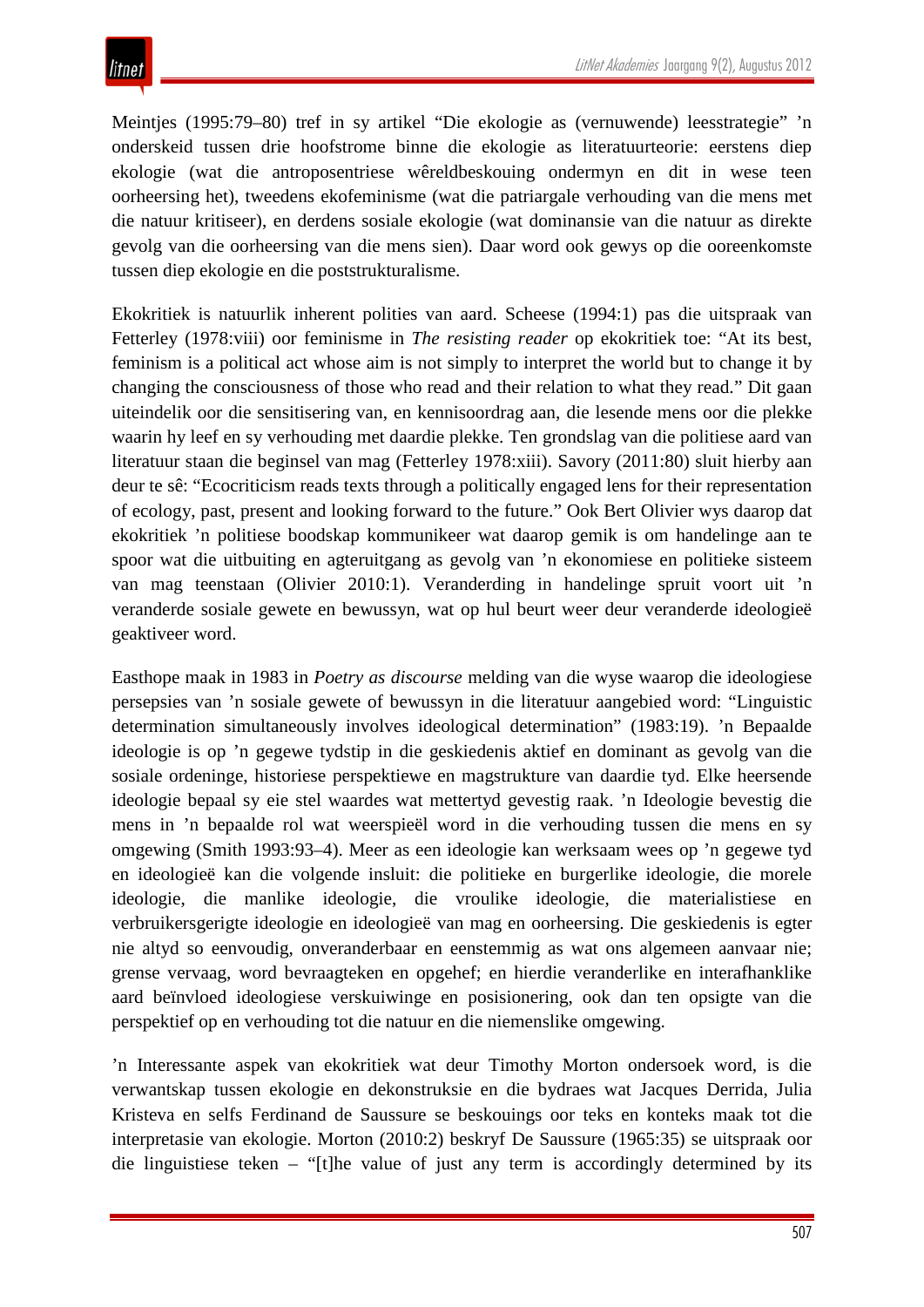environment" – as 'n *omgewings*definisie en wys hoe die *teks* die onderskeidings en grense tussen 'n *binne* en 'n *buite* ophef, dieselfde wyse as waarop ekologie dit ophef. 'n Mens dink onmiddellik aan Derrida (1997:158) se bekende "there is no outside-text", waardeur die gesprek rondom deurbreking, oorskryding en opskorting van grense voortgesit word. "Signs are interdependent," sê Morton (2010:2) en "[t]he existence of a sign implies coexistence with other signs" waardeur semiotiese interafhanklikheid, soos ekologiese interafhanklikheid, bevestig word. Teks en omgewing sluit alle verskynsels en hul onderskeie velde en tussenvelde in. "Looking at life forms is never looking at the here and now, and never looking in one place; they are palimpsests of displacements and rewritings and iterations" (Morton 2010:5). En verder: as ons na lewensvorme kyk, ontdek ons tekstualiteit en verhoudings.

Morton (2010:4) voer sy argument verder deur aan te voer: "For truly empiricism is the study of relationships between things, and of things as sets of relationships, rather than solid seeming objects separated by empty seeming space." Fraksies bied dan, volgens hom, 'n ander manier om oor materie te dink: "Material organization turns out to be sets of formal relationships, not palpable stuff" (Morton 2010:5).

Die oorspronklike fraksie, die Cantor-fraksie, word teweeggebring deur die aanhoudende verwydering van die middelste derde van 'n lyn, tot in die oneindigheid, en uitgedruk as 'n algoritme. "What remains is Cantor dust, a set of infinity points and infinity no-points – two infinities" (Morton 2010:4). En fraksies produseer struktuur. Die verband hiervan met die ekologie word só deur Morton (2010:4) uitgedruk:

Kristeva, a mathematician, should be interested in how forms we used to see as "natural", inhabiting a realm "outside" culture, a realm that is chaotic or unstructured, are in fact highly ordered when considered as iterations of fractal algorithms. […] Thus blood vessels, leaves, branches, forests and cancer cells have a fractal dimensionality.

'n Algoritme is dus niks anders nie as 'n "teks" waarin die funksies van materie en van lewensvorme ingebed is. Vandaar Morton se konsep van ekologie as teks en teks as ekologie.

Uit die voorgaande is dit veral duidelik watter belangrike rol samehang en verhoudings binne die ekokritiek speel.

## **3. Ekopoësie**

As uitvloeisel van ekokritiek ontstaan die terrein wat as ekopoësie bekendstaan. Die terme *ecopoetry* en *ecopoetics* word oorspronklik in 'n aantal kritiese tekste voorgestel, waaronder *Ecopoetry: A critical introduction* deur J. Scott Bryson. Hy definieer ekopoësie só:

Ecopoetry is a subset of nature poetry, that, while adhering to certain conventions of romanticism, also advances beyond that tradition and takes on distinctly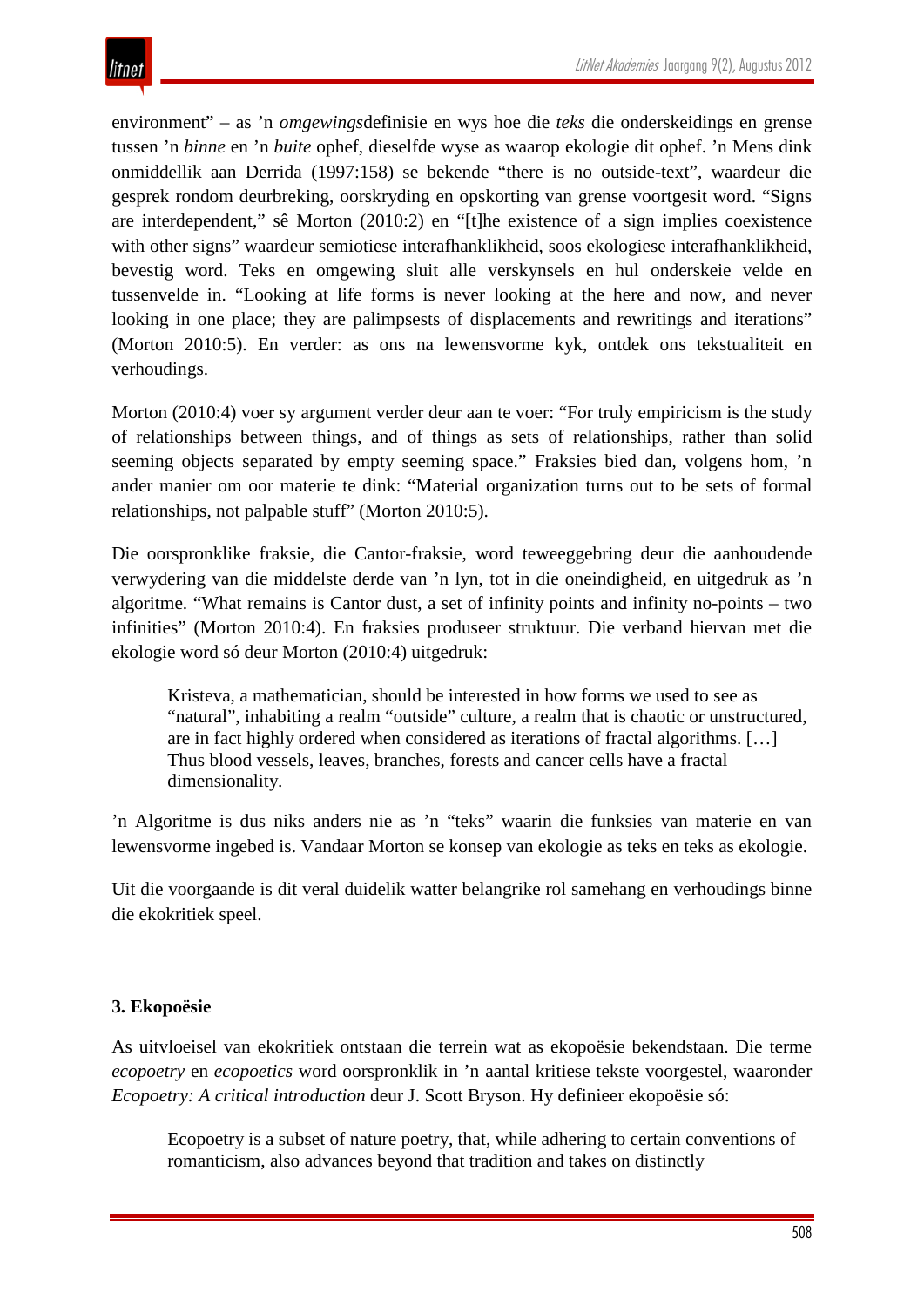contemporary problems and issues, thus resulting in a version of nature poetry generally marked by three primary characteristics. (Bryson 2002:5)

Bryson (2002:5–6) identifiseer dan die drie kenmerke as (1) die erkenning van die interafhanklike aard van die wêreld, (2) die nederigheid in die verhouding met beide die menslike en die niemenslike wêreld en (3) 'n intense skeptisisme met betrekking tot hiperwerklikheid en oordrewe tegnologie.

Bryson se definisie word later uitgebrei om die term *poiesis* in te sluit. Laasgenoemde term, afkomstig van die Griekse woord *ποιέω*, wat beteken "om te maak", vorm die wortel van die moderne woord *poësie*, wat aanvanklik 'n werkwoord was, 'n aksie wat die wêreld transformeer en laat voortgaan.

Ekopoësie word soos volg deur Jonathan Skinner, stigter van die tydskrif *ecopoetics*, gedefinieer:

"Eco" here signals – no more, no less – the house we share with several million other species, our planet Earth. "Poetics" is used as *poesis* or making, not necessarily to emphasize the critical over the creative act (nor vice versa). Thus: ecopoetics, a house making. (Skinner 2001:5)

In sy artikel "The language habitat: An ecopoetry manifesto" beskryf Engelhardt (s.j., par. 2) dit só: "Ecopoetry is connection. It's a way to engage the world by and through language." Skinner se tydskrif, e*copoetics*, wat sy ontstaan in 2001 gehad het, baan die weg vir eksperimentele poësie, maar dit is veral Christopher Arigo wat Skinner se interpretasie van ekopoësie verder ontwikkel. Arigo (s.j.:1) wys daarop dat Skinner in die voorwoord tot elke uitgawe van e*copoetics* aandui dat die tydskrif gewy word aan "exploring creative-critical edges between writing (with an emphasis on poetry) and ecology (the theory and praxis of deliberate earthlings)". Met hierdie stelling as vertrekpunt pas Arigo (s.j.:2) die term *ekotoon* (*ecotone*) op die letterkunde toe deurdat hy sê dat ekopoësie 'n ekotoon tussen dissiplines is – tussen ekologie, poësie en etnopoëtika.

*Ekotoon* is 'n biologiese term wat gebruik word om die area tussen twee aangrensende ekosisteme/biome te beskryf, 'n area wat dikwels 'n grenseffek ("edge effect") tot gevolg het, wat die werklike grens tussen twee habitats aandui. Die tweede deel van die woord is afgelei van die Griekse woord *tonos*, wat "spanning" beteken en wil 'n aanduiding wees van die spanning tussen twee ekologiese sisteme. Daar word dus van die veronderstelling uitgegaan dat ekopoësie dikwels interdissiplinêr en *op die grens* van talle dissiplines optree en in spanning is met die talle dissiplines wat dit omring. Arigo (s.j.:2) sluit sy betoog vir die terminologie af deur te sê: "A good ecopoem then is *a house made founded on the tension between the cutting edge of innovation and ecological thinking.*"

Volgens Harriet Tarlo is Arigo se bondige verwysing na etnopoëtika belangrik vir ekopoësie in die sin dat dit die aandag vestig op vierdewêreld-gebiede en gebiede wat ekologies en andersins bedreig word deurdat die leser blootgestel word aan 'n wyer kulturele spektrum van poësie vanuit hierdie gebiede (Tarlo s.j.:9). *Etnopoëtika* is 'n term wat sowat 50 jaar gelede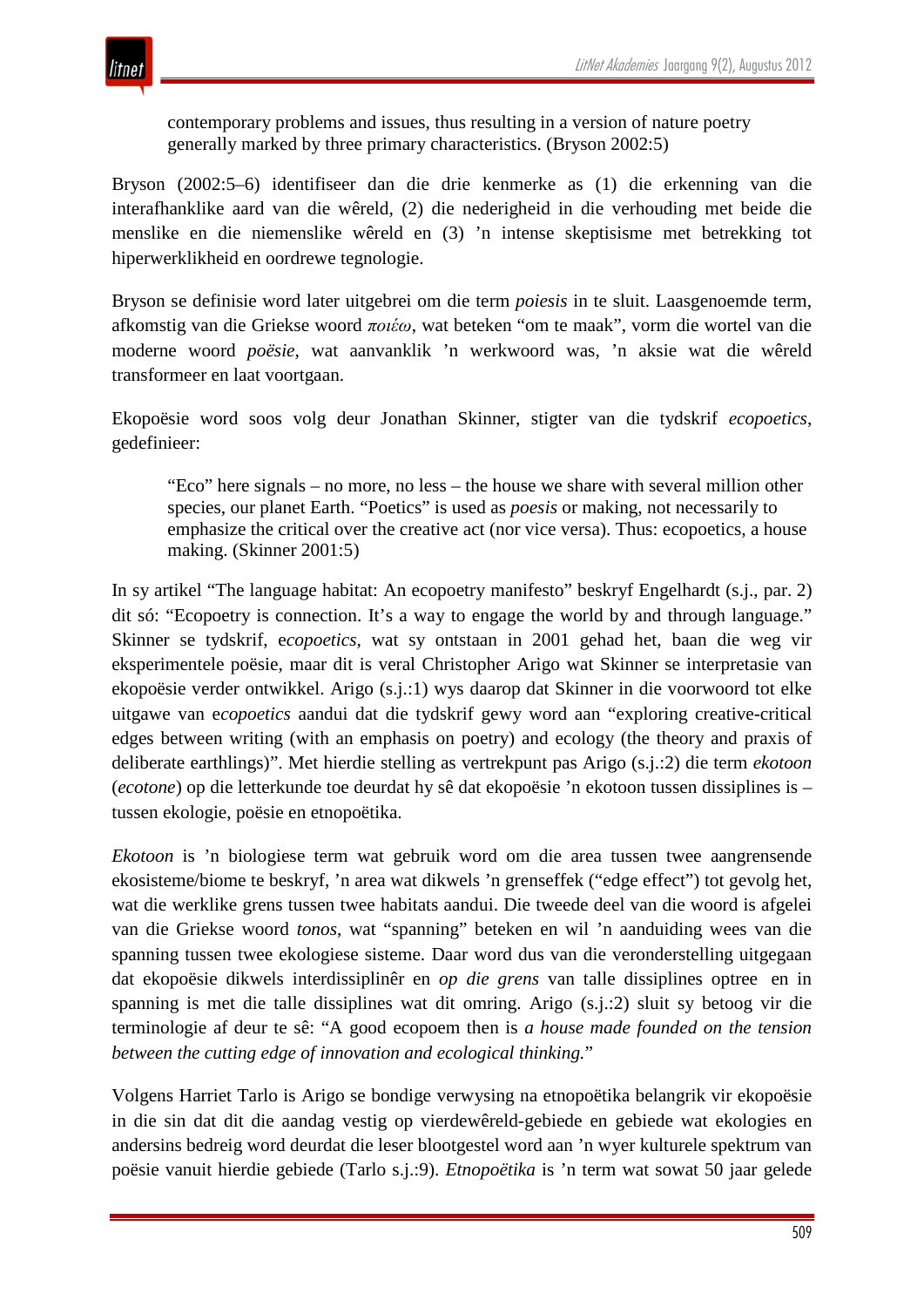deur Jerome Rothenberg geskep is en die aandag op die belangrikheid daarvan vestig om dié kulture en letterkundes wat deur massa-uitwissing bedreig word, te beskerm (Rothenberg 1994).

Een van die belangrikste terreinafbakenings vir die ekopoësie is die stelling van Arigo (s.j.:2), wat onomwonde verklaar dat "ekopoësie" nie noodwendig "natuurpoësie" beteken nie. Hy sê dat tradisionele natuurpoësie, waarin die mens-onderwerp mediteer oor die landskap/diervoorwerp as toegang tot dieper betekenis in die mens-onderwerp se lewe, problematies en simplisties is, veral gesien in die lig van die postmoderne wêreld waarin ons leef. Hy voer aan: "[M]uch of the ecopoetry being written seems to take place more in the realm of the innovative, as opposed to more mainstream poetries. Perhaps this is because innovative poetries are loci of resistance to mainstream poetic practices (and values) which presumably reflect larger social paradigms" (Arigo s.j.:2).

Die volgende vraag ontstaan dan: As ekopoësie nie natuurpoësie is nie, wat is dit dan?

Arigo (s.j.:2) voer aan dat ekopoësie nie gesien moet word as 'n *terugkeer* na die natuur nie, maar eerder as "a reminder that we never left, that the bulldozers and the birds are part of the ecology". 'n Simplistiese reduksie tot slegs die natuurgegewe ontken die komplekse aard van die wêreld waarin ons leef. Die oënskynlike digotomie van natuurlik/natuur teenoor tegnologies/stad wat veronderstel dat die twee nie verwant is nie, dat die een nie rekening hou met die impak van die ander nie, en dat elk onafhanklik funksioneer, is in wese foutief en word as sodanig uitgewys. Só 'n veronderstelling sou impliseer dat die ekopoësie hom besig hou met 'n nostalgiese en idealistiese verhouding met die wêreld waarin die stad, tegnologie en kultuur duidelik die teenpool is. Ook Tarlo (s.j.:8, 9) wys op wat sy noem "the artificial construction of the rural/urban divide". En verder: "This is not a poetry which attempts to separate rural and urban, poetical and political."

Teen hierdie agtergrond is dit duidelik waarom terme soos *pastorale poësie* en *landskap-* of *natuurpoësie* nie 'n geskikte benoeming of definisie sou bied nie: dit is omdat dit die verdeling stedelik teenoor platteland, gekultiveerd teenoor wild en ongerep, en tegnologies teenoor natuurlik bestendig.

Die ekogedig is self-bewus van die feit dat die gedig 'n konstruksie is en van die rol wat dit binne die konteks van die groter ekosisteem van die literatuur speel. Globale kwessies sluit sosiopolitieke kwessies in en Arigo dring byvoorbeeld daarop aan dat die sosiopolitieke element deel vorm van sy begrip van ekopoësie en van wat hy noem die "revised sublime" of die "revised postmodern sublime". Hy definieer die hersiene (postmoderne) sublieme soos volg:

Thus, the sublime as it can now be experienced is often an awesome spectacle, not of the tranquility and overwhelming beauty of a natural scene solely, but the tension between the tranquility and beauty as juxtaposed with human intervention in the landscape, often in its most destructive forms – and there is a correlation: the more devastating the destruction and the more beautiful a landscape is, the deeper the feeling of the Revised Sublime. (Arigo s.j.:2, 3)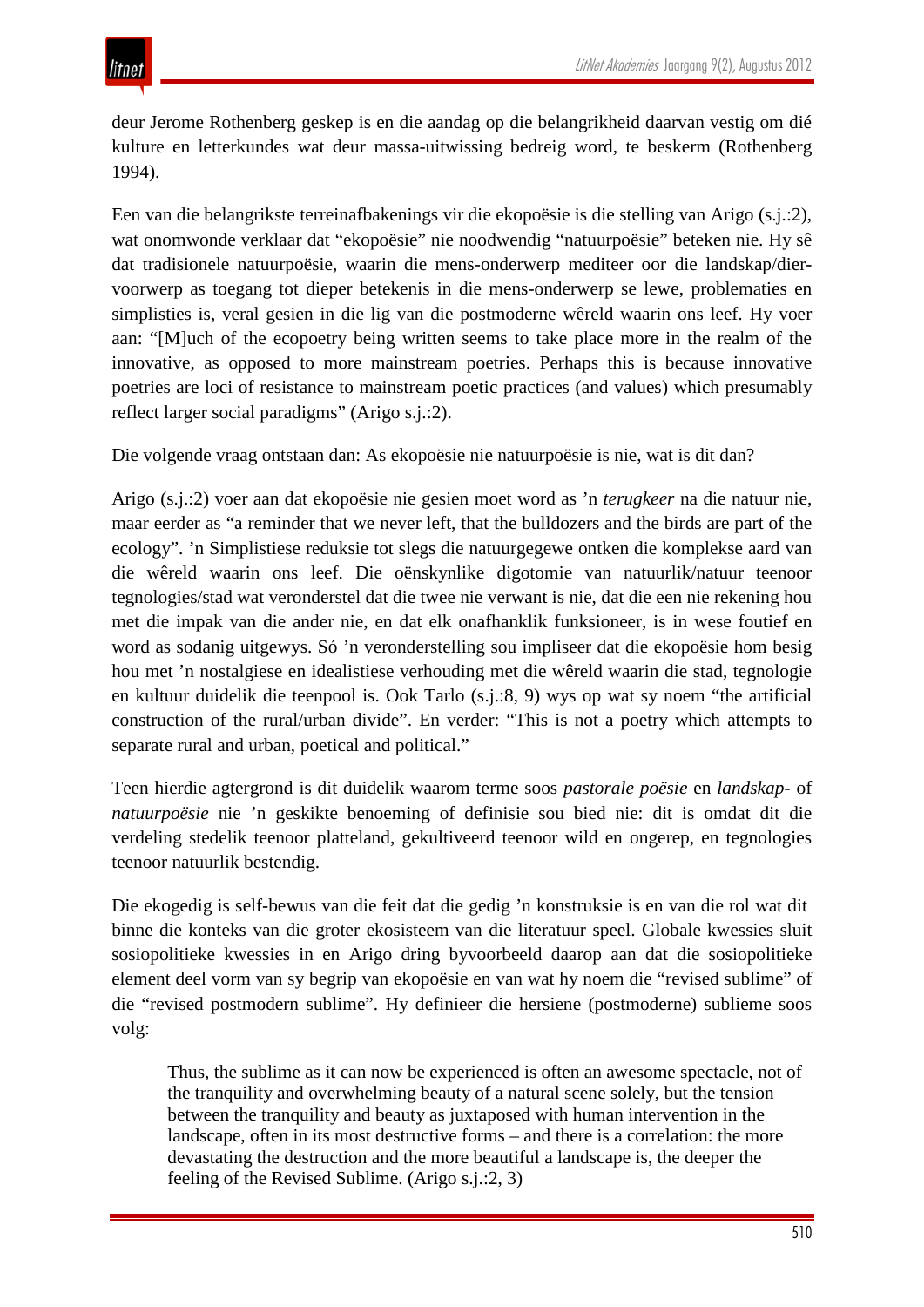Die postmoderne (hersiene) sublieme kan gesien word teen die agtergrond van die romantiese sublieme (Arigo s.j.:2; Redfield 1996:852), 'n estetiese kategorie wat binne die 18de-eeuse literatuur gefunksioneer het waardeur die paradoksale ervarings van pyn wat met genot gepaard gaan, beskryf is. Ná die Tweede Wêreldoorlog vind grootskaalse verandering plaas en estetiese genot word verkry deur die oorweldigende aanbod van tegnologie- en kommunikasienetwerke. Die klemverskuiwing na die postmoderne sublieme lui 'n nuwe era in en laat die ekodigter met die digotomie van stad/tegnologies teenoor natuur/natuurlik. Die sublieme word herposisioneer binne 'n konteks van interafhanklike ekologiese denke en die aktivis Rebecca Solnit (1994) stel 'n interpretasie van die postmoderne sublieme voor waarin sy aandui dat die landskap nou die slagoffer van geskiedenis geword het. Sy stel voor dat geskiedenis nie net gesien moet word as menslike aksies en gevolge nie, maar dat dit ekologiese skade moet insluit. Solnit (1994:47) sê: "Our morality is complicated by the fact that the sky above even the most demonic folly is often exquisitely colored, and its clouds as breathtakingly pure."

Met die tot stand bring van die postmoderne sublieme as integrale deel van die wese van ekopoësie plaas Arigo homself op die voorpunt van die ekopoëtiese beweging en maak hy 'n noemenswaardige bydrae tot die kritiek. 'n Ekogedig is dus, volgens Arigo (s.j.:3), 'n gedig wat onder spanning is: "a tension located at the intersection of human interference and destruction and the beauty of nature". Menslike ingryping kan velerlei vorme aanneem: dit kan uiting vind in politieke, sosiale en humanitêre vergrype, magsmisbruik en wanbestuur, vergrype van kolonialisme en rassisme, klas- en rasgedrewe dominansie, die misbruik van hulpbronne, armoede en verval as produkte van menslike ingryping en kommersiële gedrewenheid – breedweg gesien, die oorheersing van een sisteem oor 'n ander. Spanning ontstaan waar twee of meer sisteme in botsing met mekaar kom en die natuurlike sisteem onder druk geplaas word – en hierdie spanning in spesifiek die digkuns verwoord word. Die innerlike spanning waaraan die gedig onderworpe is, is een van die sentrale kenmerke van ekopoësie. Die inherente spanning bring destabilisering en fraktering (kyk my bespreking van dié term in die volgende paragraaf) van die gedig mee waardeur die samehang onder druk geplaas word en 'n nuwe samehang tot stand kom. Die nuwe samehang wys op die saambestaan van skoonheid en nieskoonheid en dus van 'n hersiene sublieme. Dit wys uiteindelik daarop hoe grense tussen skoonheid en nieskoonheid, tussen die tradisionele natuur en kultuur, gefrakteer en opgehef word.

Ek stel die term *fraktering* in hierdie artikel voor as uitbreiding op en ontwikkeling van die begrip *destabilisering* en hierdie term is gekies omdat dit eerstens dui op die breuk wat in die geheel voorkom, die versplintering en verbrokkeling van samehang. Dit dui ook op 'n proses van oopkraak en versteuring van die kalm oppervlak. Die HAT (Odendal en Gouws 2005:246) omskryf *fraksie* as "deel van 'n geheel; breuk, klein gedeelte". Die term word ook gebruik in aansluiting by die studie van die verhouding tussen voorwerpe/elemente en die elemente as sisteme van verhoudings, eerder as voorwerpe wat deur grense beperk word, soos reeds hier bo beskryf en veral deur Morton ondersoek is. *Destabilisering* word (na aanleiding van *Oxford Advanced Learner's Dictionary*, bl. 397) gesien as: 1) om die gladde verloop van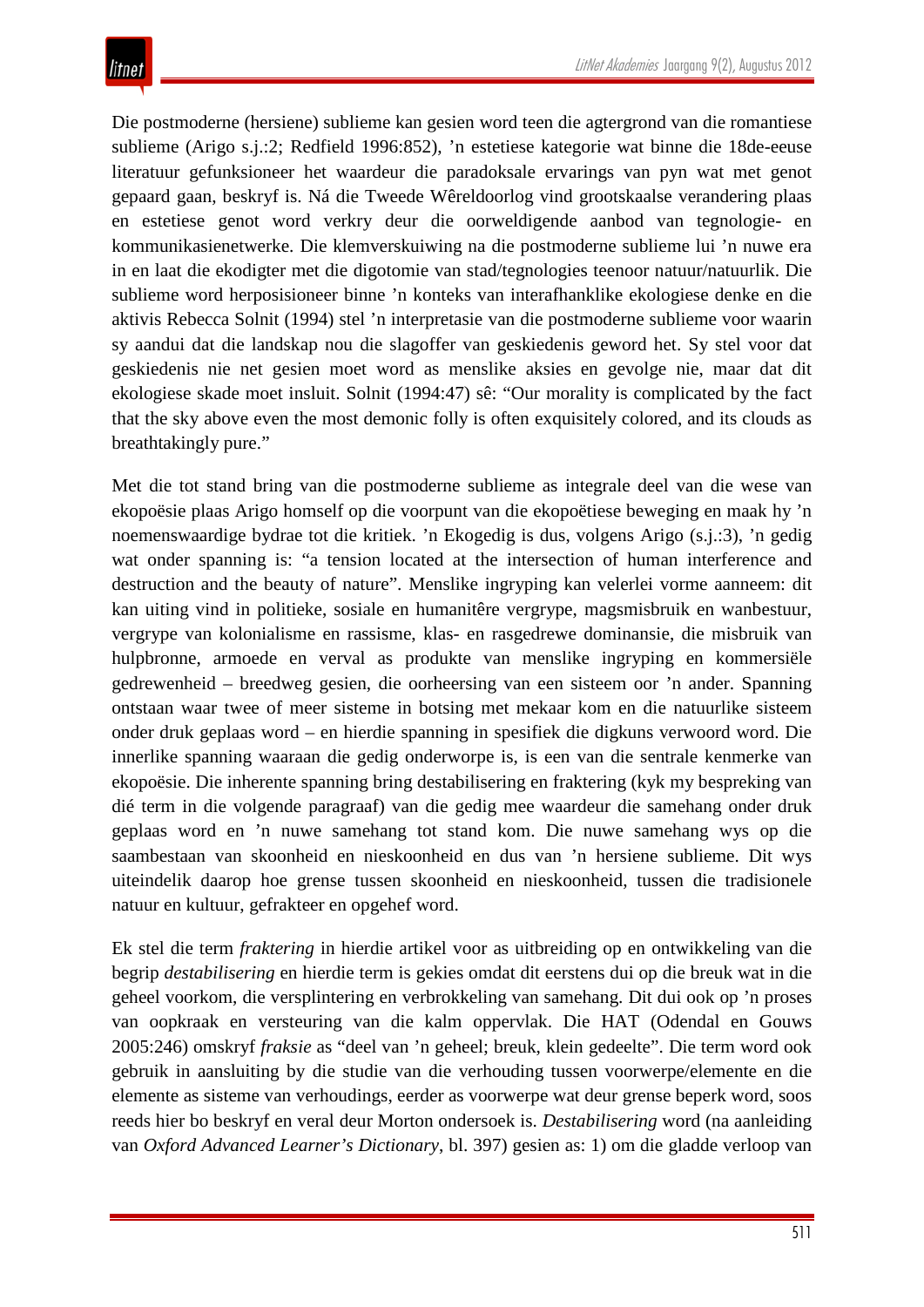sake te ontwrig en 2) om die mag te ondermyn, deur praktyke wat toegepas word wanneer die inherente spanninge in die teks blootgelê word.

Teen die agtergrond van voorgaande formuleer ek 'n omvattende definisie van *ekopoësie* soos volg: Ekopoësie is poësie wat nie uitsluitlik oor die natuur en ekologiese vraagstukke handel nie, maar op soek is na 'n wyse om deur middel van taal die samehang van die mensdom en die natuur te waardeer en te verstaan en as aksie uit te druk. Ekopoësie is meer as poësie: dit is beweging wat spruit uit die spanning waar die verhouding tussen mens en natuur 'n kruispunt bereik en poog om die sistematiese samehang en ordening van die geheel uit te druk, dikwels juis deur die destabilisering van die gedig. Destabilisering het tot gevolg dat die leser bewus gemaak word van die inherente spanning in die teks en krities na die mens-natuur-verhouding kyk en tot aksie oorgehaal word, wat veranderde sosiale gewete en bewussyn en uiteindelik ideologieë tot gevolg het – vandaar die politiese aard van ekopoësie. Deur die daarstelling van 'n nuwe geheel of 'n nuwe konsep van skoonheid word 'n nuwe "huis" of "plek" verwoord en tot stand gebring, 'n plek wat ons met al die ander spesies op hierdie planeet deel.

## **4. 'n Verkenning van ekologiese samehang in enkele gedigte van Martjie Bosman**

Daar word vervolgens aandag geskenk aan vier areas van samehang of ekologie in gedigte en die wyse waarop hierdie samehang in die ekogedig gedestabiliseer of gefrakteer word. Met die keuse van die vier areas word daar nie bedoel dat dit die enigste vier is nie, maar wel dat hierdie vier vir die doel van hierdie bespreking ondersoek word.

Om hierdie eienskappe te toets aan die hand van die geselekteerde tekste is dit nodig om by die titel en buiteblad van die bundel te begin.

## *4.1 Die ekologie van die visuele: buiteblad en titel*

Die ekologie van die visuele – die visuele eenheid en samehang van die buiteblad en titel en die inherente sistemiese aard van hierdie samehang – word omvergewerp wanneer Bosman die leser op die buiteplat konfronteer met 'n gefrakteerde fotobeeld van 'n eendagskoon boop vergeelde bladmusiek. Die dowwe bladmusiek skep die indruk van verwering en veroudering en is 'n verwysing na kulturele en menslike ontwikkeling, intellek en die nienatuurlike wêreld. Die blom en die bladmusiek kan deur hierdie siening gekonsentreer word tot die simboliese natuur-kultuur-teenstelling. Die aanvanklike digotomie wat tot stand gebring word, is:

| bladmusiek | teenoor | <b>blom</b> |
|------------|---------|-------------|
| kultuur.   | teenoor | natuur      |
| mens       | teenoor | natuur.     |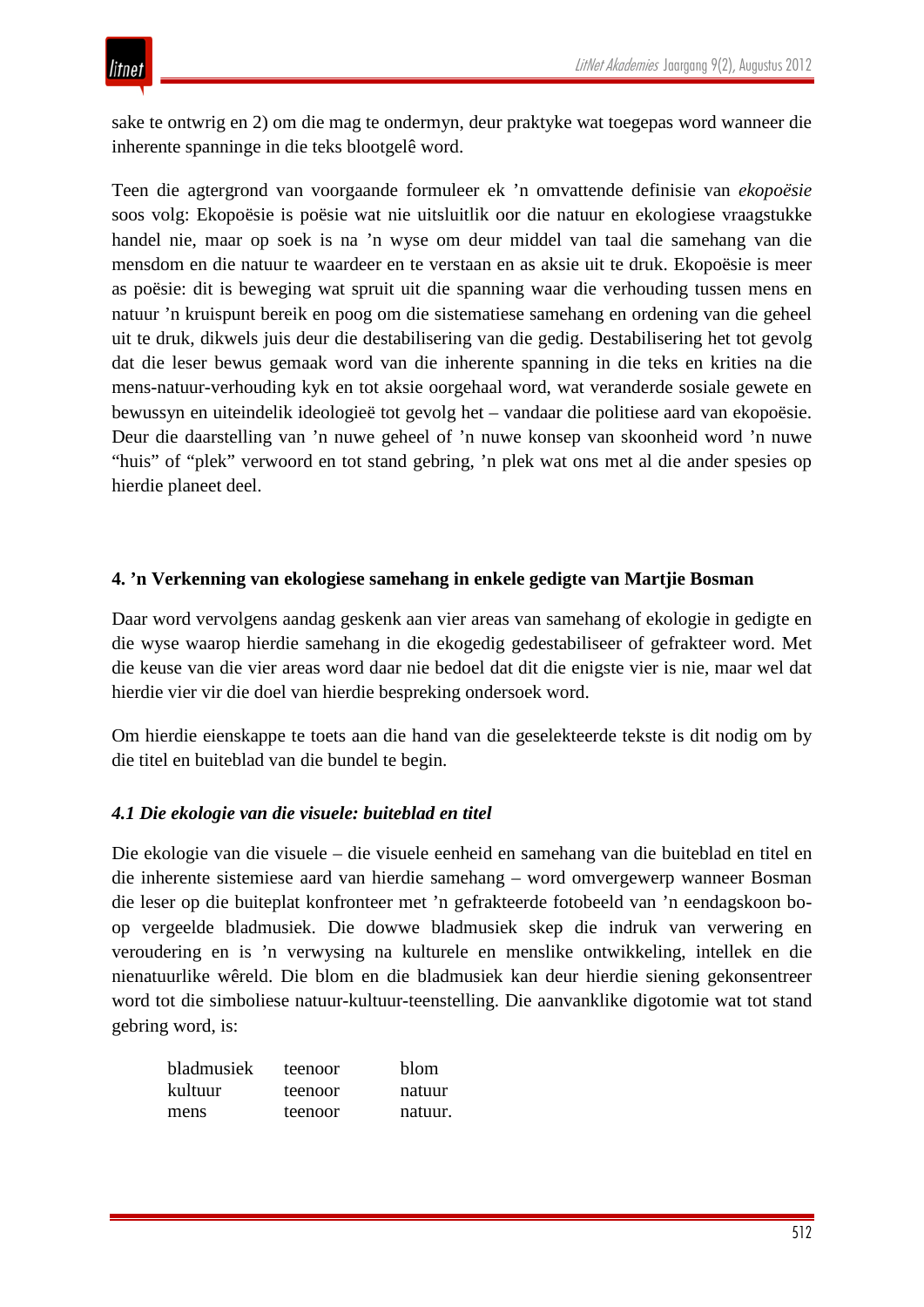Die verweefdheid van natuur met die skoonheidsteorie bring egter 'n verdere inherente spanning te weeg wanneer musiek insgelyks as simbool van die klassieke skoonheidsteorie na vore tree.

In die klassieke estetika is die sublieme (afgelei van die Latynse woord *sublīmis*) 'n aanduiding van kwaliteite van grootsheid, hetsy fisies, moreel, intellektueel, metafisies, esteties, spiritueel of artistiek. Hierdie grootsheid verwys dikwels na die natuur en die onmeetlikheid daarvan. Immanuel Kant wys alreeds in 1764 in sy *Observations on the feeling of the beautiful and sublime* op die onderskeid tussen skoonheid en die sublieme en merk op dat die sublieme meer as een vorm kan aanneem, waaronder ook die angswekkende sublieme wat met afgryse en melankolie gepaard gaan (Kant 1960:46). Hiermee word die eerste aanduiding van die inherent teenstellende aard van die sublieme reeds gevestig.

Die gefrakteerde blom dien as 'n voorlopige teken van skoonheid en die groot skoonheidsbegrip en staan in vir al die variante van die blom wat aangetref word, soos "eendagskoon" (27) en "dagbreekroos" (48), maar ook van ander blomme, voëls en natuurgegewens in die bundel. Die blom wat uitmekaar gehaal/geskeur is, is 'n sterk aanduiding van die verganklike en vervlietende aard van die natuur en van skoonheid, terwyl die blomnaam, eendagskoon, die verdere konnotasie ontsluit van skoonheid wat slegs vir 'n baie kort tydjie – een dag lank – bestaan en dan tot niet gaan.

Die palimpsestiese indruk wat deur die buiteblad gemaak word, sluit aan by die idee van 'n herskrywing van die skoonheidsbegrip – 'n herskrywing wat nie uitwissing en vervanging meebring nie, maar die saambestaan van natuur en kultuur – die opheffing van grense tussen buite en binne natuur en kultuur wees en die opheffing van grense tussen buite en binne die teks wees, in die Derrida-tradisie. Deur die fraktering van die blom alreeds op die buiteblad aan te bied, skep die digter spanning tussen die romantiese persepsie van skoonheid as samehangend en geïntegreerd en word die leser uitgedaag om sy eie persepsies van skoonheid te heroorweeg. Die bladmusiek verteenwoordig die sublieme, klassieke skoonheidsbegrip, maar deurdat dit vergeel en plek-plek onleesbaar is, word die vervlietende en verganklike aard daarvan geprojekteer.

Die titel van die bundel verwys na die musiekterminologie van toevallige tekens, soos mineur- en majeurtekens, molle en kruise wat 'n verandering in die dominante toonsoort van 'n musiekstuk aandui. Dit word direk voor 'n noot of note geskryf en verander dan net daardie spesifieke noot of note se toonaard. Die implikasie is dat die toevallige, vervlietende tekens wat na skoonheid verwys, die toonaard van die belewing kan verander en die neerdrukkende ligter kan maak (Smith 2011, par. 2). Die "tekens" waarna in die titel verwys word, sluit in beide tekens van die natuur (die blom) en tekens van kultuur (die bladmusiek) – albei tekens van skoonheid. In laasgenoemde geval is dit nie net die visuele veroudering van die bladmusiek wat ter sprake is nie, maar ook die vlugtige aard van musiek self: dit word vir 'n oomblik gehoor en dan is dit verby. "Tekens" dui verder ook op tekens van verval, ellende, politieke onvermoë en die gevolge van menslike ingryping.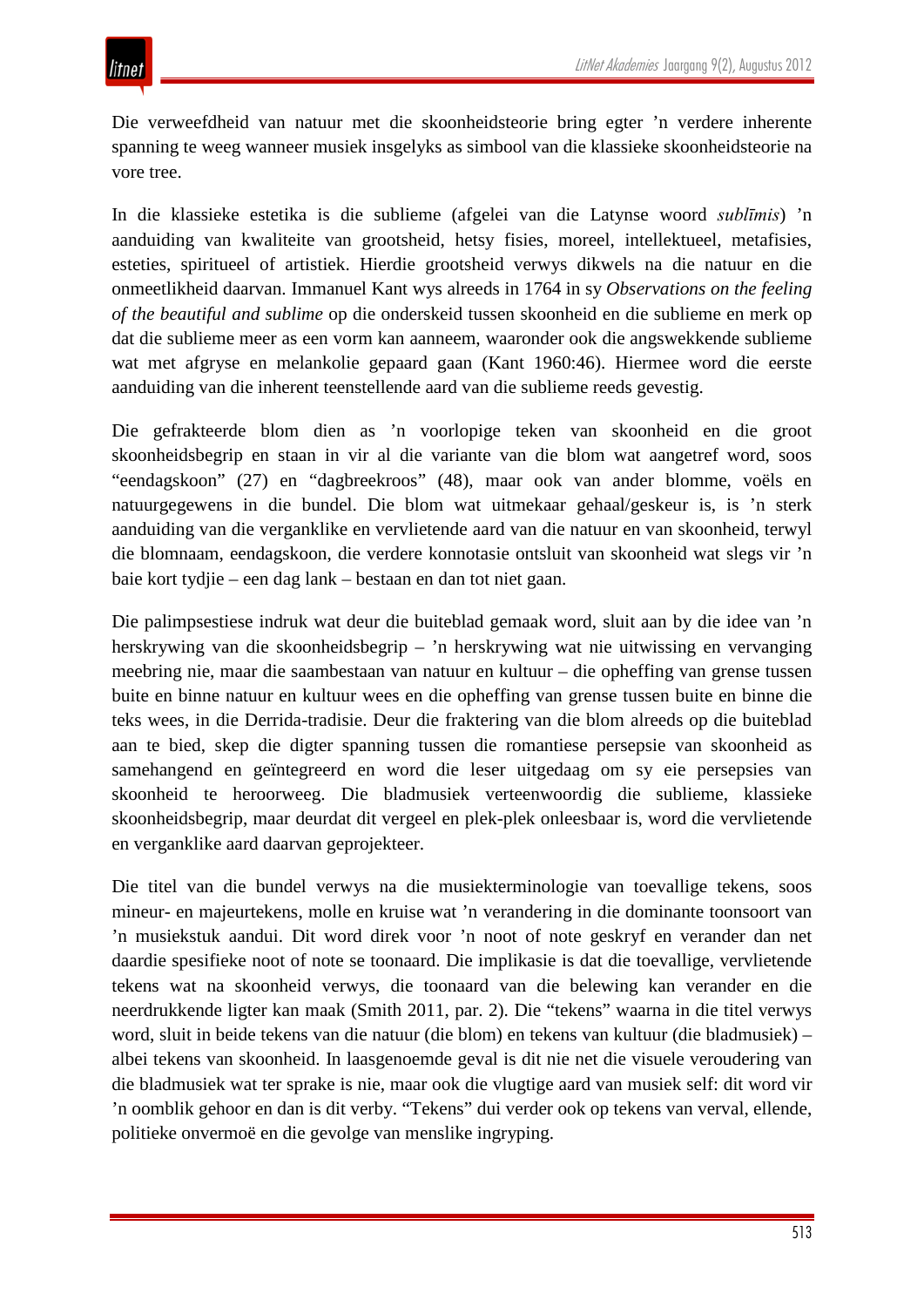"Toeval" word in verband gebring met vervlietendheid, maar ook met die onvoorspelbare aard van die natuur en van skoonheid. Hierteenoor is menslike ingryping nie toevallig nie, maar voorbedag.

## *4.2 Die ekologie van skoonheid*

Die skoonheidsbegrip wat in die bundel aangebied word, is dié van 'n aangetaste skoonheid, 'n skoonheid wat aan die hand van menslike ingryping en met verloop van tyd verandering ondergaan. Die fraktering van blom en dus van skoonheid hou verband met fraktering van die geheel, van die bestaande sisteem. Dit dien ook as simbool van die verbrokkeling van die sisteem van ekologie en die vernietiging van patrone. Die digter sluit in die openingsgedig hierby aan wanneer sy op soek is na "'n patroon om af te lei" (11), 'n wyse van representasie.

Uit die fraktering en dekonstruksie van die geheel kom nuwe patrone en nuwe verhoudings tot stand en daarmee saam nuwe verhoudings van skoonheid. In die gedig "Eendagskoon" (27) word die leser bewus gemaak van die "verval", die "bourommel", die "onvoltooide huise", "motorwrakke"en "sinkplate/ aan 't roes teen slap heiningdrade" – alles tekens van vernietiging, verval en menslike ingryping wat die natuurlike wêreld binnedring. Al hierdie tekens van nieskoonheid en die ontluistering van die natuurlike omgewing staan en bestaan in verhouding tot die "glorieryke blou" van die eendagskoon. Die verval is voorspelbaar, terwyl die skoonheid verras, en uiteindelik is dit die skoonheid wat koninklik seëvier.

'n Inherente spanning word teweeggebring: sonder die een is die ander minder treffend, minder aanskoulik of minder ontstellend. Dit is juis deur die nuut-geskepte samehang dat 'n nuwe eenheid bewerkstellig word, oftewel 'n hersiene skoonheid. Die eendagskoon rank deur die rommel en 'n nuwe sin vir samehang kom tot stand. Die saambestaan van die bourommel, die motorwrakke en die skoonheid van die blom is 'n voorbeeld van die postmoderne sublieme waarvan Arigo praat, waarin 'n nuwe skoonheidskonstruksie tot stand gebring word.

## *4.3 Die ekologie van plek: die verhouding van die digter met landskap en plek*

Die verhouding tussen die spreker-digter en die landskap staan sentraal in die ekogedig en is seker een van die belangrikste kenmerke van ekopoësie. Wanneer die landskap verandering ondergaan, hetsy fisies, polities of ekonomies, het dit 'n effek op die spreker-digter. Dit is vir haar onmoontlik om haarself van die landskap óf die sosiopolitieke en ekonomiese konteks los te skeur. Die spreker-digter se sin vir samehang hou verband met haar sin vir plek. Arigo (s.j.:6) stel dit só: "The speaker is unable to extricate the landscape and/or herself from the socio-political/ecological context in which they are found – the landscape has been invaded mercilessly, just as the speaker's psyche has, just as the ecology of the poem has been disrupted." Die spreker-digter se sin vir samehang hou verband met haar sin vir plek, en wanneer die grense van haar plek in die landskap geskend word, word haar psige ontwrig.

Verder sê Arigo (s.j.:6): "Politics has invaded the landscape." Wat in die aanvangsgedig, "Op die spoor" (11), en die eerste gedig van afdeling 1, "Meent" (15), begin as natuurbeskrywing,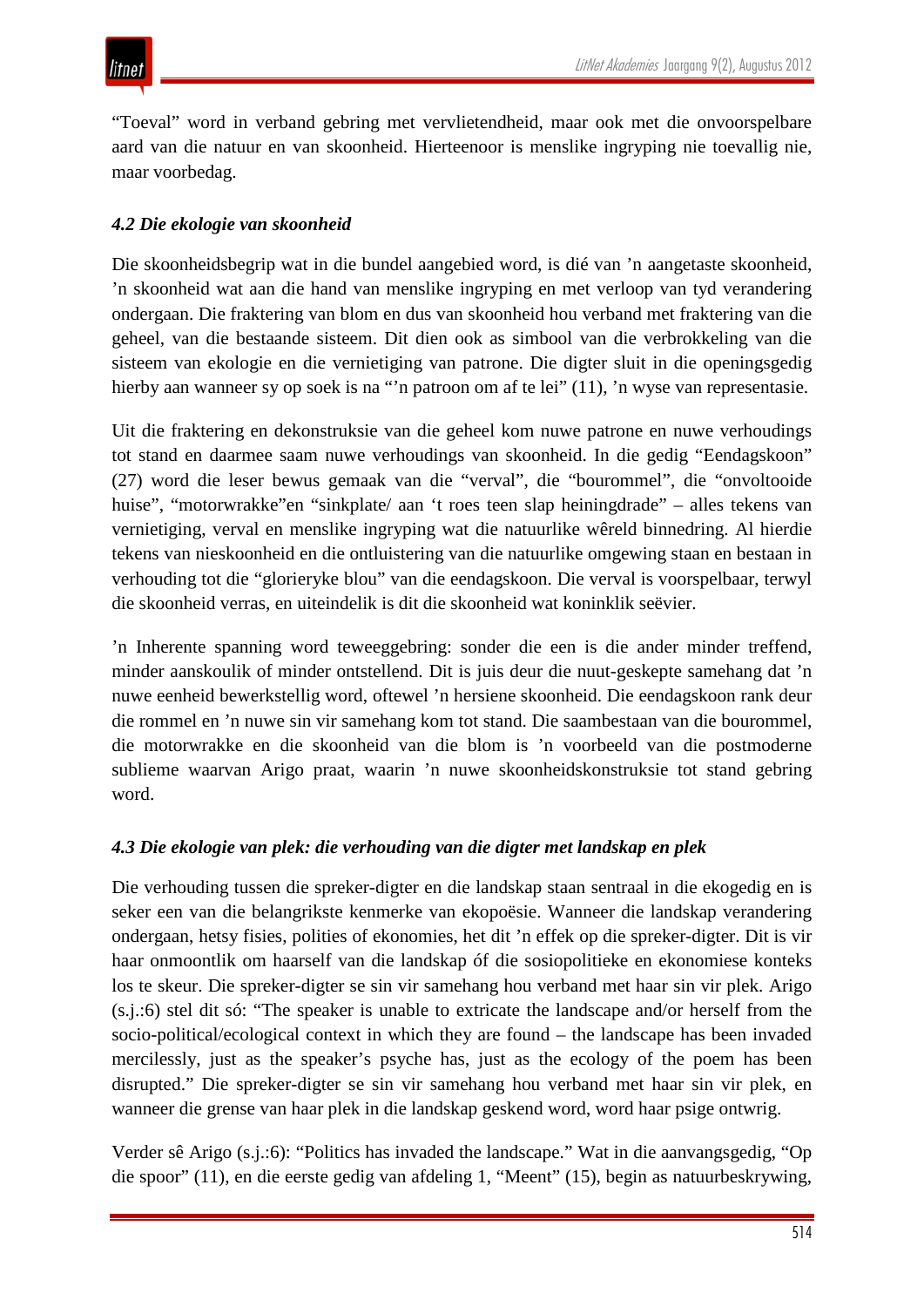



word algaande 'n beriggewing van die politieke onstabiliteit, armoede, die ellende van politieke vlugtelingskap, dood en geweld. Inderdaad begin die aanvangsgedig met die volgende woorde:

Wildernis is nie eenvoudig nie. Sou dit maar iets aan ons wou wys, iets wat soos 'n helder fluit styg uit swamme op 'n verrotte stomp. Sou ons 'n duidelike woord kon vind vir die kort lewe van termiete en 'n bruin arend behoedsaam op 'n tak. (11)

Die "wildernis", simbool vir die natuurlike omgewing, is ongerep en oorspronklik. Die "swamme", "termiete" en "bruin arend" is sistematies en ekologies deel van die geheel, onderworpe aan die wette en siklusse van lewe en groei en uiteindelike dood. Cook (1994, par. 3) vra: "What is wilderness to us?"; "What do we mean by 'nature'?"; en "How do we represent where we are?" Tradisioneel is wildernis ook gesien as sinoniem met chaos, 'n plek sonder sisteem en samehang.

Die representasie van landskap en plek is, in die woorde van die digter, "nie eenvoudig nie". Simmons (1998:114) wys daarop dat die niemenslike alreeds vir meer as tien duisend jaar op wyd uiteenlopende wyses deur die mens uitgebeeld word. Paleolitiese grotkuns, uitgekerfde beelde en artistieke voorstellings vorm deel van 'n geskiedenis van representasie waarbinne die krag van metafoor en beeld ontgin en voortdurend hernuwe word. Wanneer die digter haar uitlaat oor hoe ingewikkeld die wildernis is, gaan dit nie net oor gekompliseerde en interafhanklike ekosisteme nie, maar ook oor representasie van die niemenslike wêreld waarin sy leef en haar verhouding tot hierdie wêreld. Die spreker-digter sou graag "'n duidelike woord" of "'n metafoor" wou vind om die representasie te voltrek, maar vind geen antwoord op haar versugting nie. Die "patroon" en "verhaal" wat sy wou daarstel, is nie moontlik nie – die "spore" van die wildernis is alreeds weer verberg deur "die droë blare [wat] daaroor val". Die ekologiese samehang van die plek word onder spanning geplaas deur wat die digter voel haar onvermoë is om 'n duidelike beeld, 'n "helder fluit" daaruit af te lei. In die daaropvolgende gedigte word hierdie spanning voortgesit wanneer die destruktiewe invloed van die mens op *plek* toenemend sigbaar word.

Kenmerkend van die ekogedig en die verhouding van digter en landskap is die digter se bewuswees van die ongelykhede tussen die simboliese, geïdealiseerde wêreld en die beperkinge wat deur die werklikheid en sy onvolmaakthede daargestel word. Cohen (2004:9) beskryf dit as "an awareness of the disparity between the imagined, symbolic […] and the actualities, the limits of environmental factors".

In "Huis" beskryf die digter hoe ontoereikend sy die natuur vind as teenvoeter vir die sosiale en politieke werklikheid van haar omgewing. Sy beskryf dit só:

Om my klein huis van klinkersteen het ek vroeg reeds rye rose geplant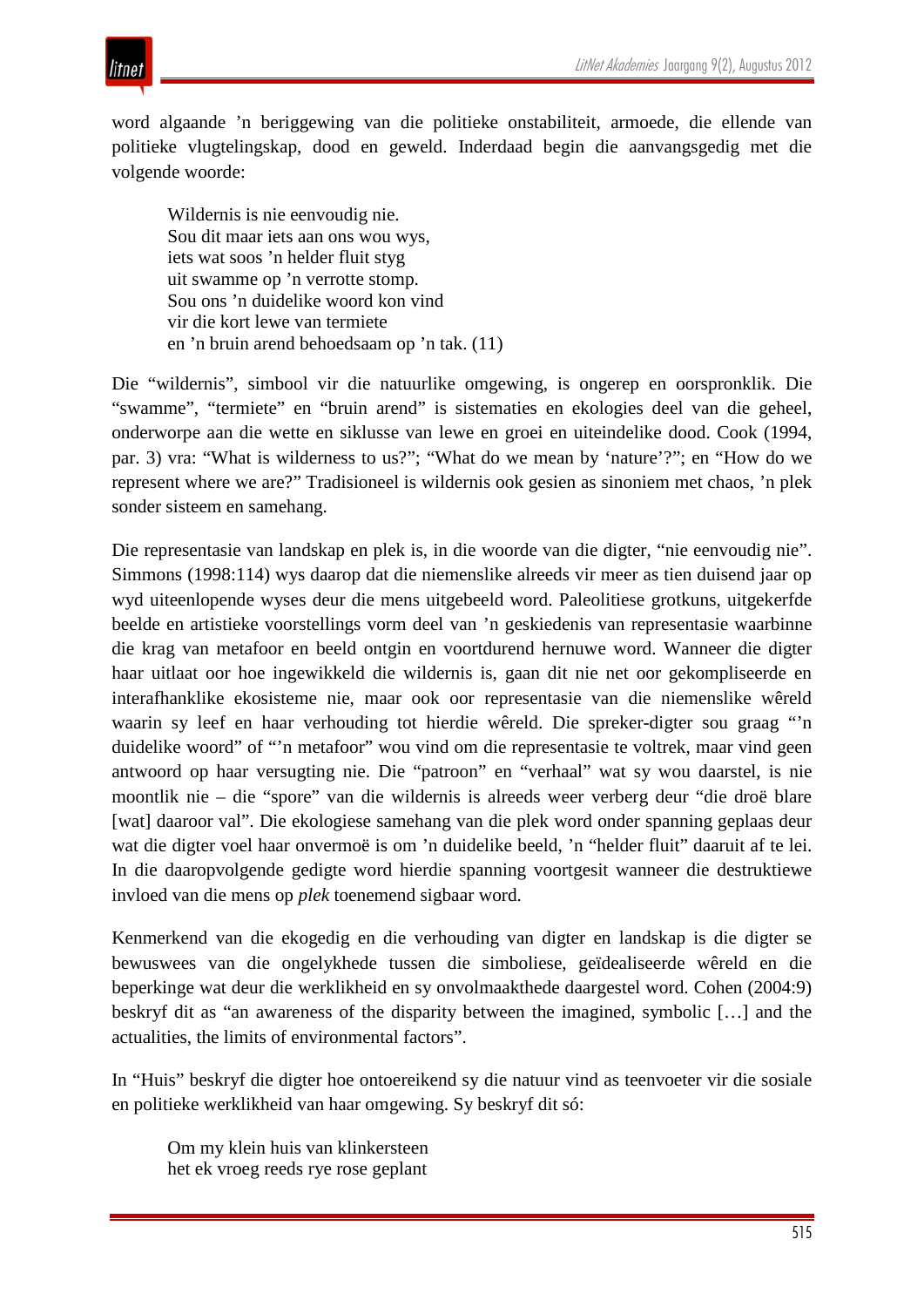wat soggens met hul helder kleur gloei teen die muur se noordekant. Miskien is daar te min van roosmaryn om my te verweer teen die vaal ding wat snags nadat die motorhek vir laas toeklap deur die dun hout van die voordeur in wil dring. (33)

Sy is haar bewus van die teenstelling tussen die natuur/skoonheid, gesimboliseer deur "rose", "helder", "gloei" en "roosmaryn", en die bedreiging wat haar omstandighede inhou. 'n Spanning ontstaan tussen die ideale (wat die natuur aanbied) en die werklikheid, gekontamineer deur menslike ingryping. Die "helder kleur" is 'n weerklank van die "helder fluit" (11) in die openingsgedig, in teenstelling met die "vaal ding" wat haar snags bedreig. Die "vaal ding" is die direkte gevolg van menslike ingryping wat magsverskuiwinge, geweld en sosio-ekonomiese en politiese terugslae tot gevolg het en hier as die bose manifesteer. 'n Sterk sosiopolitieke stelling word deur die digter gemaak teen die agtergrond van plek wat versplinter het, wat nie meer "huis" en daarmee gepaardgaande veiligheid is nie. Politiek het ruimte binnegedring. "Politics has invaded the landscape," sê Arigo (s.j.:6).

In "Handsak" (32) word op die voorafgaande voortgebou. Daar vind die leser 'n inventaris van die lewe van die spreker-digter, die intiem-persoonlike terrein wat binnegedring en geskend is. As die digter sê: "Ek […] probeer onthou hoedat ek gister was", is dit 'n aanduiding van die bewuswees van die verhouding wat geskend is en van die veranderde omgewing/plek. In "Venster" is dit opmerklik hoe die bose progressief nader beweeg en nou aan eie lyf gevoel word, bínne die eie ruimte, beklemtoon deur die herhaling van die woord of woorddeel *-in*:

dié wat deur die ruit wil breek met wit oë wil inkyk in my kamer; wil inklim in my ruimte; (34)

Daar vind 'n skending plaas van die binne/buite-konsep; grense vervaag, 'n nuwe ordening kom tot stand.

In "Die skreeu" (31) word die gewelddadigheid van die indringing in die menslike psige blootgelê. Smith (2011, par. 11) wys op die paradoksale ommekeer wat in die menslike psige plaasvind "wanneer die Bybelse konnotasie van die slang as teken van die Bose omvergewerp word. Die skrik (bose/aanvaller) en die skreeu (slagoffer), wat as slang transfigureer, word teenoor mekaar opgestel, en dit is die slang wat sal seëvier." Die paradysgegewe word geaktiveer – die plek van natuur en skoonheid by uitstek – maar die slang/skreeu word die verlosser wat 'n nuwe orde of samehang tot stand bring. In die gedig se intertekstuele verwysing na die Edvard Munch-skildery van 1893 word dit deel van die gesprek rondom skoonheid en die sublieme wat ook angswekkend en afgryslik kan wees.

### *4.4 Die ekologie van gedigstrukture en -prosesse*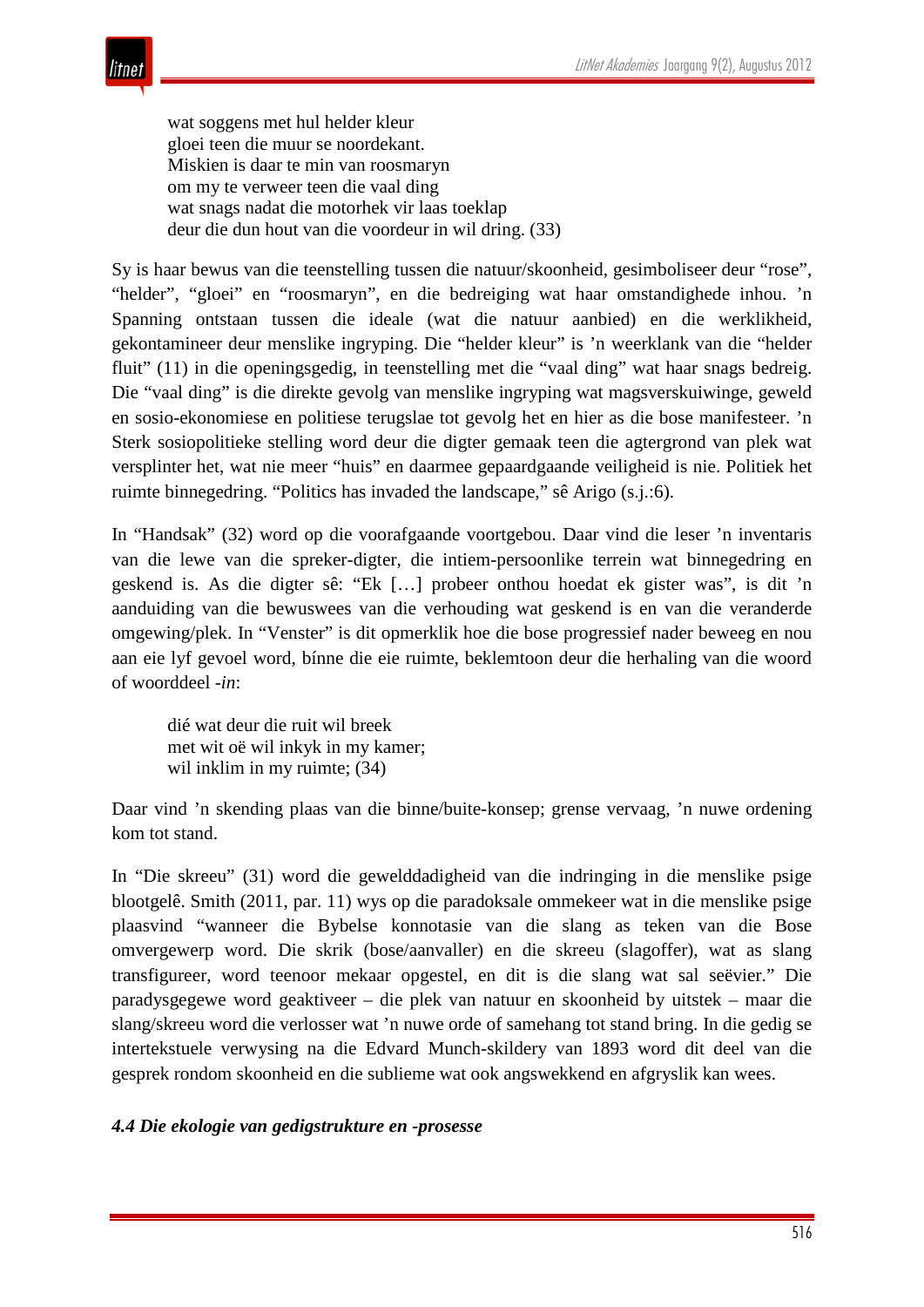In die ekogedig word besondere klem gelê op die visuele en ruimtelike aard van die gedig en die wyse waarop dit betekenis genereer. Soos reeds genoem, daag die ekogedig dikwels die tradisionele hoofstroompoësie deur vernuwende tegnieke uit en dit is veral in die deurbreking van die tradisionele gedigstruktuur waar die ekogedig aandag trek. Die samehang en patroonmatige aard van die tradisionele gedigstruktuur word omvergewerp en grense word verskuif. Die konsep van landskap as gedig en gedig as landskap (Tarlo s.j.:16) word as 'n sentrale tema geïdentifiseer.

Tarlo (s.j.:15) gaan die visuele oriëntasie van die gedig na deur ondersoek in te stel na die wyse waarop die verskuiwing van grense en die moontlikhede van 'n oop skryfvorm ("open form writing") en vol-bladspasie-skryfvorm ("whole page-space writing") nuwe strukturering moontlik maak – 'n strukturering "more capable of reflecting and engaging with landscape". Daar word van die veronderstelling uitgegaan dat hierdie vorm van poësie 'n groter verwantskap met ruimte tot stand bring waardeur die konneksie met die buitetekstuele landskap tot stand kom. Visuele poësie vra vrae wat die idee van landskap en gedig bevraagteken en die moontlikhede van 'n oop skryfvorm bevorder.

Tarlo (s.j.:15–22) maak 'n lys van 'n aantal tegnieke wat in die ekogedig aangewend word. Dit sluit byvoorbeeld in: enkelreël–bladsye, waar die woorde in die middel van die bladsy gekompakteer word; die gebruik van spasies in die versreëls; oorvleuelende versreëls en komplekse klankspel; die gebruik van linksblok, regsblok en sentreer van die teks; buitengewone verspreiding van fragmente regoor die bladsye; die gebruik van spasie om die visuele baan van die gedig vorentoe te stoot; die gebruik van versreëls in vetdruk wat die gedagtevloei ontwrig en sodoende die destabilisering van die gedig tot gevolg het; die gebruik van oorvleuelende frases wat algaande vermeerder; en die jukstaponering van taal regoor die bladspasie.

Tarlo (s.j.:16) sê dat die digter in die ekogedig daarin slaag om die vloei, die breedte, die liggaam en die klank van die landskap te projekteer. Deur die gebruik van dinamiese spasiëring verkry die digter 'n intelligente en emosionele respons van die leser. Sy wys ook op wat genoem word dinamiese skryfprosesse waar samewerking tussen digters as vennote voorkom. Nog 'n werkwyse is die "herwinning" van tekste – 'n praktyk wat aansluiting vind by die herwinning van plastiek, papier of glas. Hier gaan dit oor die bewaring van waardevolle bronne (skryfwerk uit die verlede) wat herbenut word deur knip, plak, omruil, skommel, en herstruktureer om 'n nuwe geheel met nuwe betekenis tot stand te bring. So word ook die samehang en ekologie van betekenis ontwrig en herskep. Ook plek- en datumverwysings word deel van die samestelling van die gedig, 'n aspek wat bestempel kan word as "writing on site" (s.j.:16).

Een van die ekopoëtiese werkswyses wat deur Bosman ingespan word, kan nagegaan word in die gedig "*Mutilados*" (23) waarin die uiterlike versvorm beheer word deur 'n enumerasietegniek – die sistematiese opnoem van 'n aantal sake, in hierdie geval die name van vroue. Die lys wat gemaak word, word 'n litanie, 'n nuwe orde wat die bestaande orde en bestaande vormpatrone, rympatrone en digsisteme omverwerp. Die titel van die gedig verwys na die roman, *Slagoffers*, deur Dine van Zyl, waarin die hoofkarakter verslag doen oor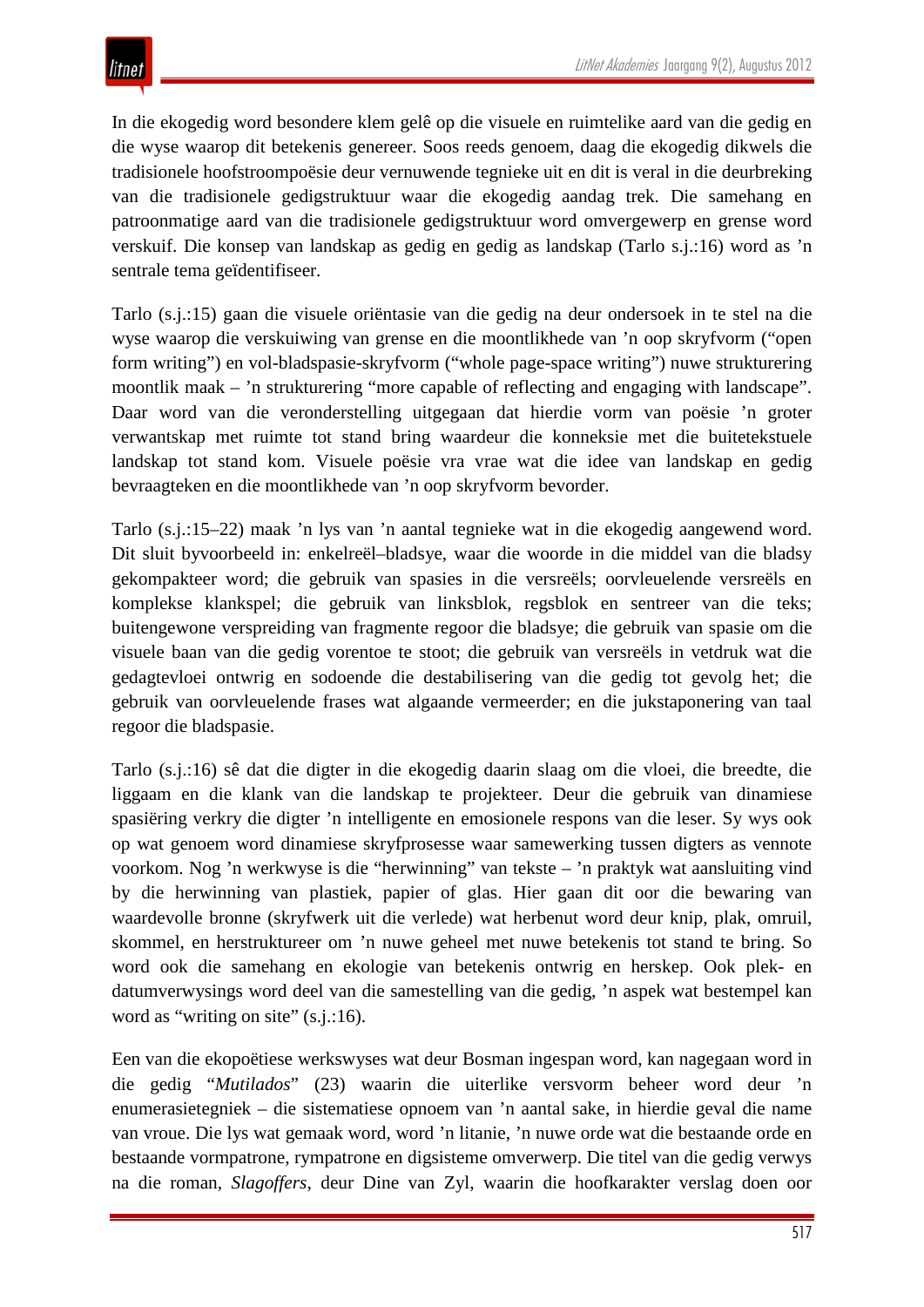

Mosambiekse vroue-vlugtelinge. In die roman, wat as interteks vir die gedig dien, verkry die opstapeling van verminkte vroue se voorname 'n kumulatiewe effek deurdat hul identiteit opgehef en beperk word "tot die merke van ongeregtigheid en lyding op hul lywe – afgekapte arms, verskeurde vaginas en littekens" (John 2002:9).

## *Mutilados Die verminktes – Dine van Zyl*

Maria. Severina. Clara. Felipa. Sofia. Ana. Margarida. Rosa. Juana. Alexa. Lucia. Eva. Frederica. Paola. Augusta. Maria. Bella. Josephina. Vera. Alfreda. Andrea. Ida. Maria.

Dolores. Inez. Gertrudes. Maria. Elisa. Luisa. Teresa. Cecilia. Rosalia. Julia. Natalia. Emilia. Amelia. Susana. Juliana. Leana. Maria. Joaquina. Valentina. Georgina. Adelina. Catarina. Carolina. Roberta. Marta. Maria. Alberta. Agata. Maria. Teodora. Leonora. Barbara. Alfreda. Bernarda. Maria. Gertruda. Eduarda. Maria. Gabriela. Daniela. Angela. Maria.

In baie gevalle is dit ook die manlike orde wat deur die vroulike orde vervang word, waar name afgelei is van mansname, soos byvoorbeeld Juan – Juana, Alex – Alexa, Frederic – Frederica, Paol – Paola, Joseph – Josephina, Alfred – Alfreda, Andre – Andrea, George – Georgina, Robert – Roberta, ensovoorts.

Die enumerasietegniek sluit aan by die omvattende proses van die neerpen van 'n ekosisteem en kan derhalwe as 'n sisteem gesien word. Die enumerasietegniek dui ook op nuwe patrone van behoort en samehang en verbondenheid wat geskep word: die lewe – en selfs die dood – van die vroue wie se name gelys word in "*Mutilados*", wat andersins dalk niks met mekaar te doen gehad het nie, staan in 'n nuwe verhouding tot mekaar en hoort bymekaar. Soortgelyke patrone en verbande kom deur die enumerasietegniek in "*Mutilados*" tot stand as waarvan Wanda Campbell (1996:17) melding maak in die lang gedig "Seed catalogue" van Robert Kroetsch waarin Kroetsch die McKenzie-saadkatalogus as basis vir sy gedig gebruik. Campbell sê: "[T]he patterns that grow out of the poem are not merely accidental unearthing on the part of the reader, but the result of intentional plantings on the part of the writer."

Ook in "Die Skreeu" vind 'n sistemiese opnoem en/of herhaling van die bose plaas.

### **Die skreeu**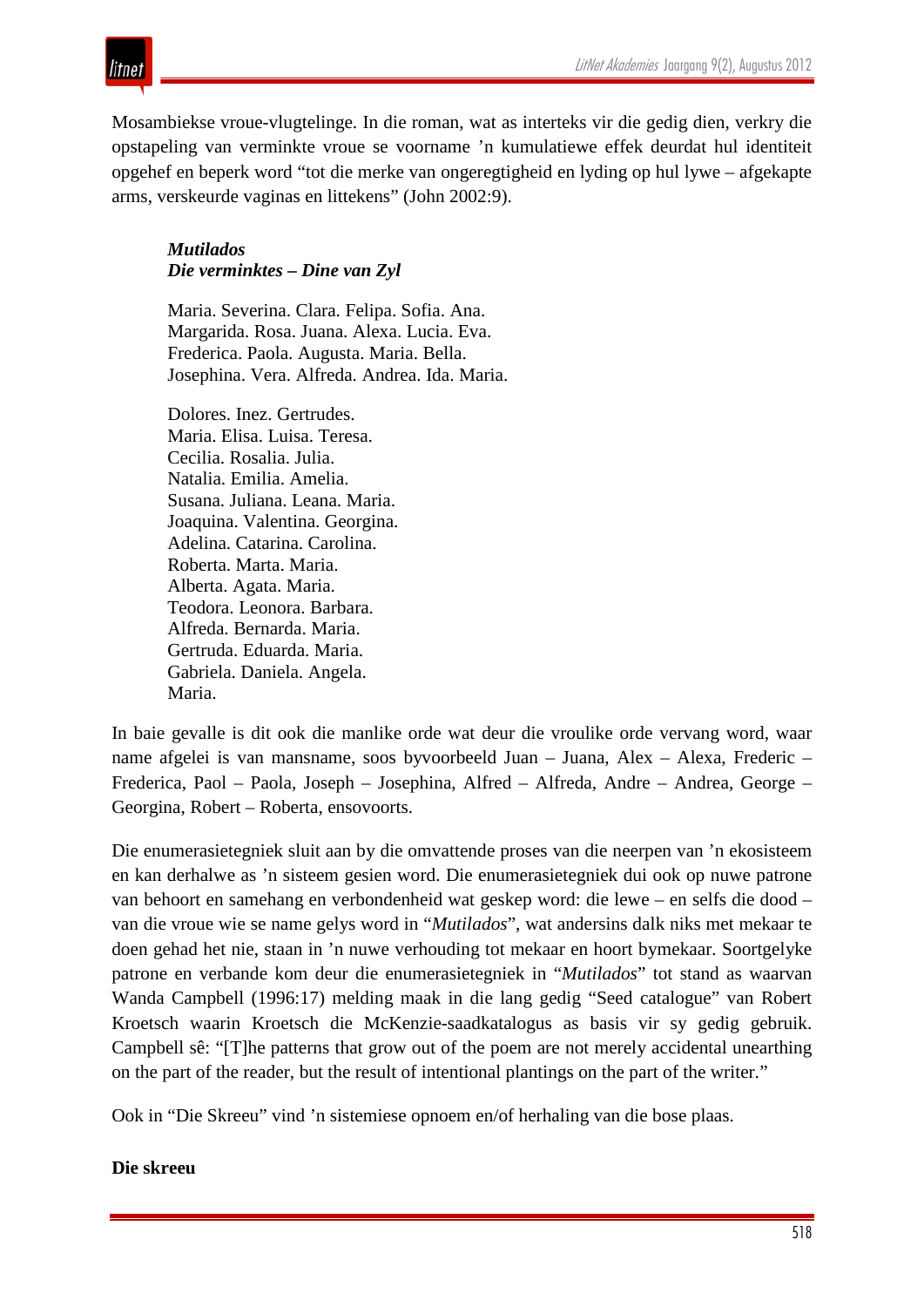

Die skrik skuil in die donker. Die skrik slaan die ruit aan skerwe. Die swart handsak verdwyn in die nag. Die skerwe sny die hand op die stuurwiel. Die skreeu stop die motors in die straat. Die skreeu word 'n vuurrooi slang. Dit seil oor die sypaadjie, die gras. Dit volg verbete die donker spoor. Die slang sal snags spook by die skrik. Die skrik se hande sal in die donker bloei. Die slang sal hom nog dodelik in die vervloekte hakskeen pik.

Die saambestaan van die bose en die goeie word in hierdie gedig uitgedruk, maar ook 'n omgekeerde orde en omgekeerde Eden-verhaal wanneer die skreeu, in die gedaante van die slang (tradisioneel boos), die rol van die "goeie" vertolk om "die skrik" (die bose) uit te wis. Die kort, afgemete reëls, gepunktueer en dus van 'n ruspouse voorsien aan die einde van elke reël, bevestig die gang van gebeure, oorsaak en gevolg, waardeur nuwe samehang tot stand gebring word.

#### **5. Slotopmerkings**

Morton (2010:11) voer aan: "All poems are environmental, because they include the spaces in which they are written and read – blank spaces around and between words, silence within the sound." Ekokritiek, en in die besonder ekopoësie, laat die leser toe om 'n vars blik op poësie te werp en om gevestigde ideologiese persepsies van plek en omgewing en natuur uit te daag. Dit laat toe dat samehang en verhouding en wisselwerking bestudeer word. Dit gee aandag aan die spasies tussenin, aan die plek wat die gedig op die bladsy inneem, en dit wat oopgelaat word. Dit laat 'n kykie toe deur die krake in die gedig. Destabilisering, nie net van die teks nie, maar ook van die mens se sentrale posisie plaas die mens in die rol van die Ander, die niemenslike wêreld om ons. Die mens/leser word luisteraar, aan die rand, wat miskien vir die eerste keer die stem van die natuurlike wêreld raakhoor:

You own nothing

We never belonged to you. You never found us. It was the other way round. (Atwood 1995:109)

#### **Bibliografie**

Arigo, C. s.j. Notes toward an ecopoetics: Revising the postmodern sublime and Juliana Spahr's *This connection of everyone with lungs". how2*,3(2).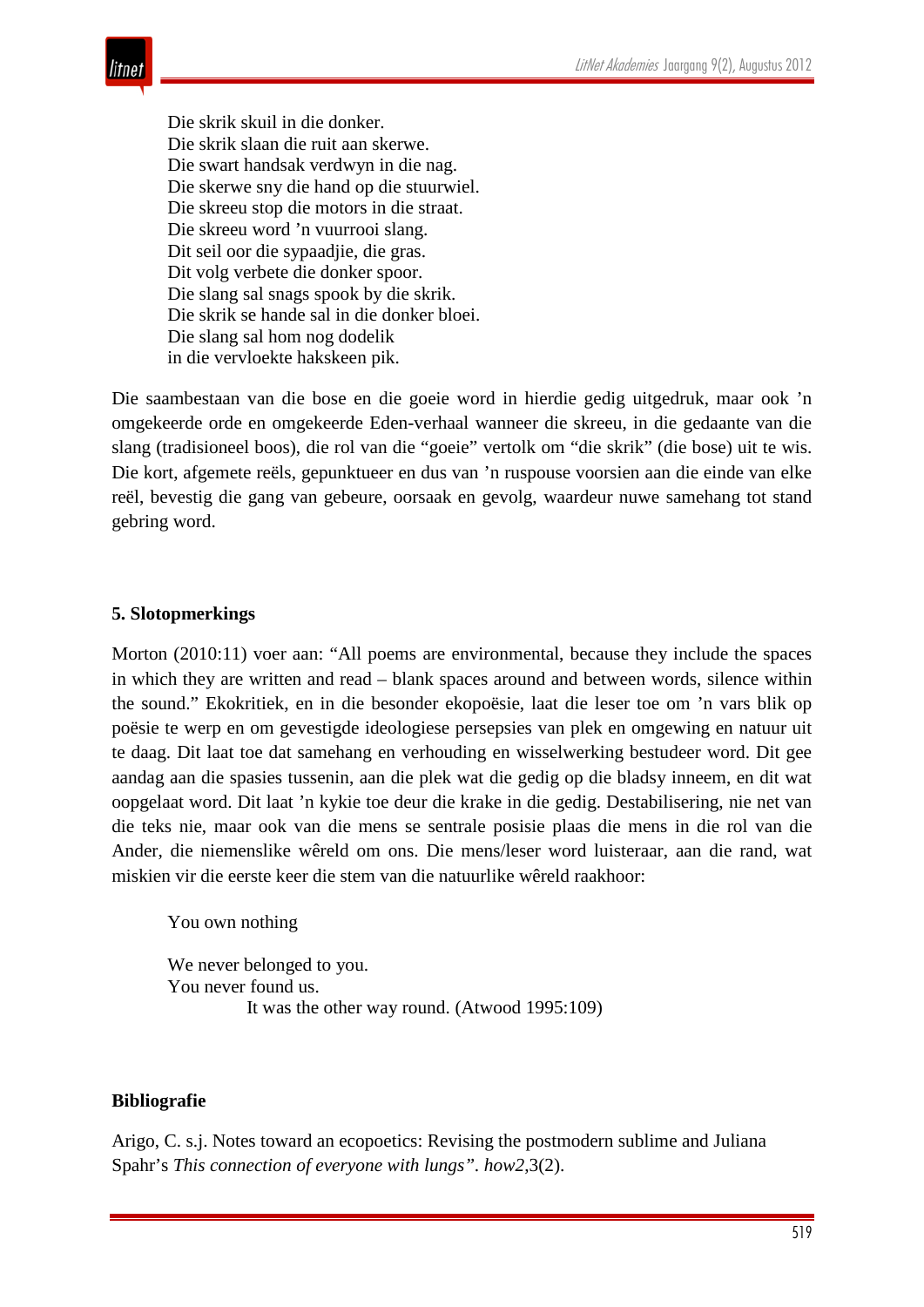

http://www.asu.edu/pipercwcenter/how2journal/vol\_3\_no\_2/ecopoetics/essays/arigo.html (28 Februarie 2011 geraadpleeg).

Atwood, M. 1995. *Morning in the burned house*. Londen: Virago Press.

Bosman, M. 2010. *Toevallige tekens*. Pretoria: Protea Boekhuis.

—. 2002. *Landelik*. Pretoria: Protea Boekhuis.

Bryson, S.J. (red.). 2002. *Ecopoetry: A critical introduction.* Salt Lake City: The University of Utah Press.

Buell, L. 2005. *The future of environmental criticism. Environmental crisis and literary imagination.* Malden: Blackwell Publishing*.*

—. 1995. *The environmental imagination: Thoreau, nature writing, and the formation of American culture*. Cambridge, MA. en Londen: Harvard University Press.

Campbell, W. 1996. Strange plantings: Robert Kroetsche's seed catalogue. *SCL/ÉLC*, 21(1):17-36. http://journals.hil.unb.ca/index.php/SCL/article/view/8228/9285 (21 Januarie 2012 geraadpleeg).

Childs, P. en F. Roger. 2009. *The Routledge dictionary of literary terms*. Londen en New York: Routledge.

Cochrane, N. 2011. Poësie oor toeval en tekens in SA. Fyn waarnemer van geweld, angs, natuur en omgewing. *Die Burger,* 24 Januarie, bl. 11.

http://blogs.dieburger.com/boekredaksie25/toevallige-tekens-deur-martjie-bosman (4 Mei 2012 geraadpleeg).

Cohen, M.P. 2004. Blues in the green: Ecocriticism under critique. *Environmental History*, 9(1):9–36. http://www.jstor.org/stable/3985943 (20 Januarie 2012 geraadpleeg).

Cook, N. 1994. What is ecocriticism? Referaat gelewer by die kongres van die Western Literature Association (WLA): Defining ecocritical theory and practice. http://www.asle.org/site/resources/ecocritical-library/intro/defining/cook (23 Februarie 2011 geraadpleeg).

Dean, T.K. 1994. What is eco-criticism? Referaat gelewer by die kongres van die Western Literature Association (WLA): Defining ecocritical theory and practice. http://www.asle.org/site/resources/ecocritical-library/intro/defining/dean (23 Februarie 2011 geraadpleeg).

De Loughrey, E.M. en G.B. Handley (reds.). 2011. *Postcolonial ecologies:Literature of the environment.* New York: Oxford University Press.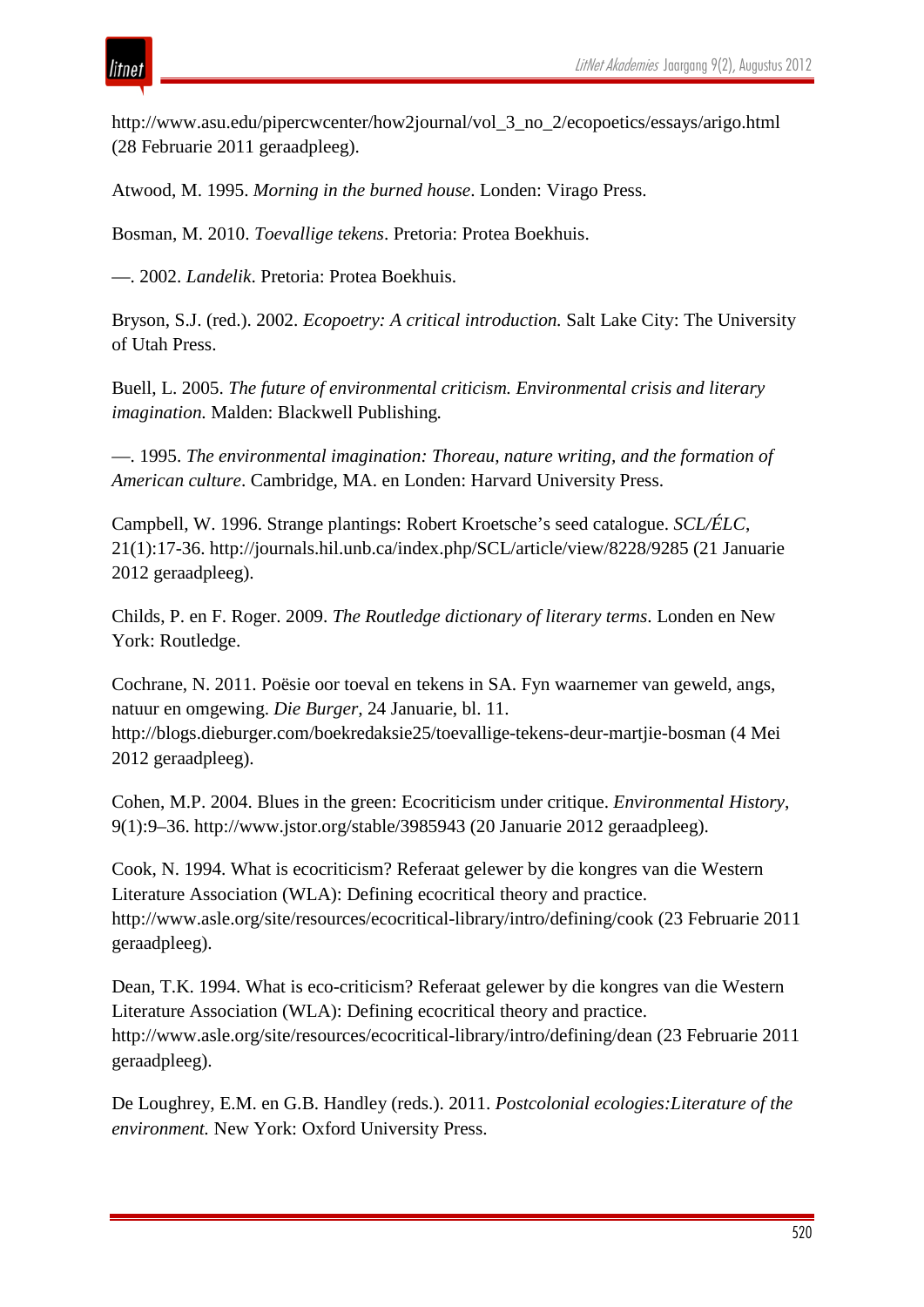Derrida, J. 1997. *Of grammatology*. Vertaal deur G.C. Spivak. Baltimore en Londen: Johns Hopkins University Press.

De Saussure, F. 1965. *Course in general linguistics*. Onder redakteurskap van B. Charles en A. Sechehaye. Vertaal deur W. Baskin. New York en Londen: McGraw Hill.

Donne, J. 1971. An anatomy of the world. In Smith (red.) 1971.

Draper, R.P. 1971. Concrete poetry. *New Literary History*, 2(2):329–40.

Easthope, A. 1983. *Poetry as discourse*. Londen: Methuen & Co. Ltd.

Elgin, D.D. 1983. What is "literary ecology"? *Humanities in the South: Newsletter of the Southern Humanities Council*, 57:7–9.

Engelhardt, J. s.j. The language habitat: An ecopoetry manifesto. *Octopus Magazine*, 9. http://www.octopusmagazine.com/Issue09/engelhardt.htm (11 Mei 2011 geraadpleeg).

Fetterley, J. 1978. *The resisting reader: A feminist approach to American fiction.* Massachusetts: University of Massachusetts Press.

Glotfelty, C. 1996. Introduction: Literary studies in an age of environmental crisis. In Glotfelty en Fromm (reds.) 1996.

—. 1994. What is ecocriticism? Referaat gelewer by die kongres van die Western Literature Association (WLA): Defining ecocritical theory and practice. http://www.asle.org/site/resources/ecocritical-library/intro/defining/glotfelty (23 Februarie 2011 geraadpleeg).

Glotfelty, C. en H. Fromm (reds.). 1996. *The ecocriticism reader: Landmarks in literary ecology*. Athene en Londen: University of Georgia Press.

Hambidge, J. 2003. Gawe debuutbundel bevat sterk verse. *Rapport*, 16 Maart, bl. 16.

John, P. 2003. "Landelik" 'n onderhoudende dinkervaring. *Beeld*, 5 Mei, bl. 13.

—. P. 2002. 'n Oorlog teen die vroue. *Beeld*, 14 Januarie, bl. 9.

Kant, I. 1960 [1764]. *Observations on the feeling of the beautiful and sublime*. Vertaal deur J.T. Goldthwait. Berkely en Los Angeles: University of California Press.

Marais, J.L. 1997. Natuur, omgewing en letterkunde. In Marais en Zuiderent (samestellers) 1997.

Marais, J.L. en A. Zuiderent (samestellers). 1997. *Ons klein en silwerige planeet. Afrikaanse, Nederlandse en Vlaamse gedigte oor die omgewing*. Pretoria: J.L. van Schaik Uitgewers.

Meintjes, G. 1995. Die ekologie as (vernuwende) leesstrategie. *Stilet,* VII(2):22–85.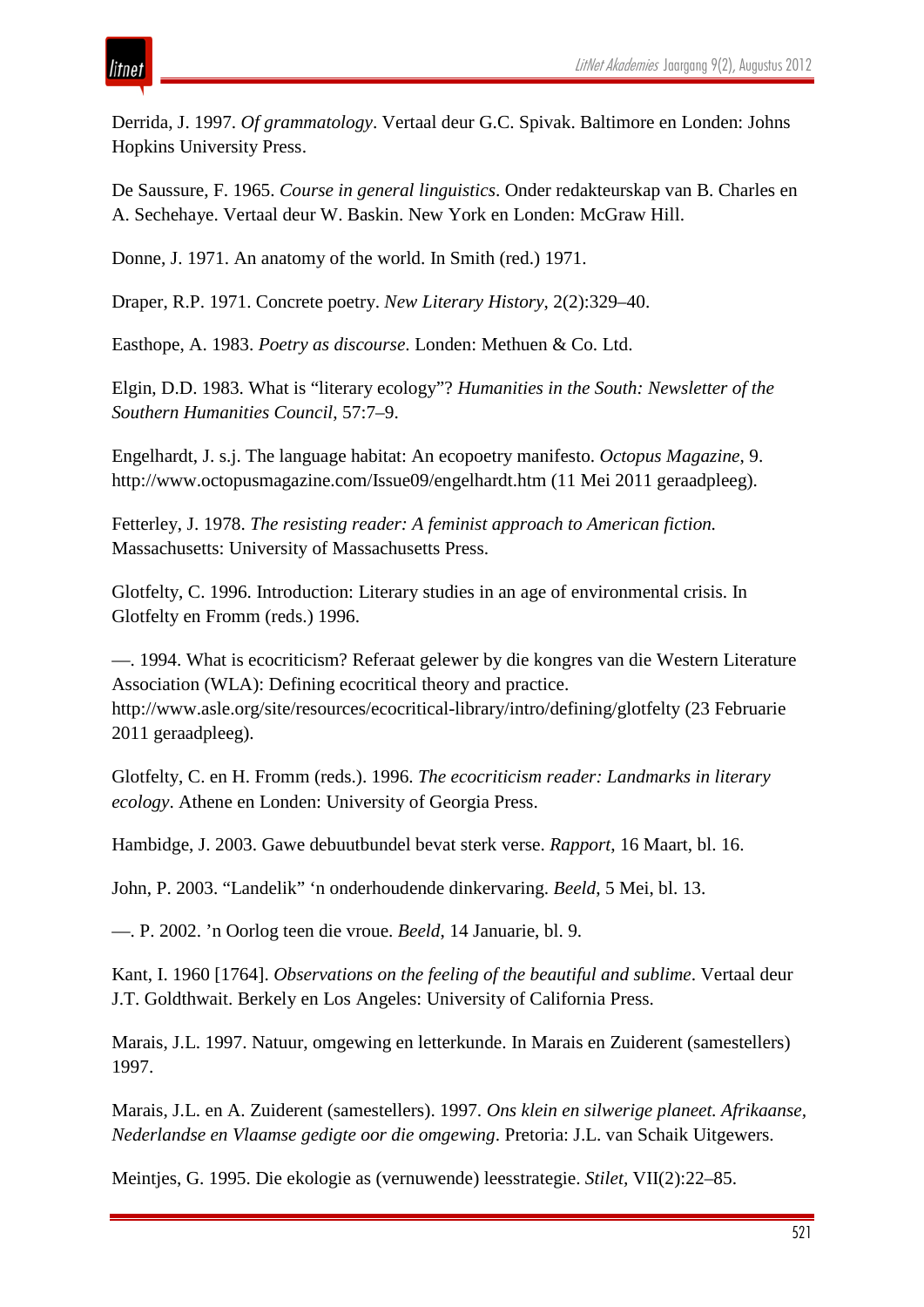Morton, T. 2010. Ecology as text, text as ecology. *The Oxford Literary Review*, 32(1):1–17.

*New World Encyclopedia*. 2008. Sublime (Philosophy). http://www.newworldencyclopedia.org/entry/Sublime\_(philosophy) (3 Junie 2011 geraadpleeg).

Odendaal, B. 2003. Weerklanke van groot digters. *Volksblad,* 24 Maart, bl. 6.

Odendal F.F. en R.H. Gouws. 2005. HAT. Verklarende handwoordeboek van die Afrikaanse taal. 5de uitgawe. Kaapstad: Maskew Miller Longman (Edms.) Bpk.

Olivier, B. 2010. AVATAR: Ecopolitics, technology, science, art and myth. *SAJAH*, 25(3):1– 16.

Olivier, F. 2003. Reis, landskap en verkenning van wêrelde. *Literator*, 24(3):165–68.

—. 1995. "hy maak die kafhok groen" – aantekeninge by T.T. Cloete as ekoloog op rym. *Literator,* 16(3):133–44.

Oxford Advanced Learner's Dictionary. 2008. New York: Oxford University Press.

Redfield, M. 1996. Postmodern sublime: Technology and American writing from Mailer to Cyberpunk*. Modern Fiction Studies*, 42(4):852–4.

Rothenberg, J. 1994. Ethnopoetics at the millennium: A talk for the Modern Language Association. 29 Desember. http://epc.buffalo.edu/authors/rothenberg/ethnopoetics.html (20 Januarie 2012 geraadpleeg).

Rueckert, W. 1978. Literature and ecology: An experiment in ecocriticism. *Iowa Review*, 9(1):71–86.

Russo, L. s.j. Writing within: Notes on ecopoetics as spatial practice. *how2,* 3(2). http://www.asu.edu/pipercwcenter/how2journal/vol\_3\_no\_2/ecopoetics/essays/russo.html (26 April 2011 geraadpleeg).

Savory, E. 2011. Towards a Caribbean ecopoetics: Derek Walcott's *Language of plants*. In De Loughrey en Handley (reds.) 2011.

Scheese, D. 1994. Some principles of ecocriticism. Referaat gelewer by die kongres van die Western Literature Association (WLA): Defining ecocritical theory and practice. http://www.asle.org/site/resources/ecocritical-library/intro/defining/scheese (23 Februarie 2011 geraadpleeg).

Simmons, I.G. 1998. To civility and to man's use: History, culture, and nature. *Geographical Review*, 88(1):114–26.

Skinner, J. 2001. Editor's statement. *ecopoetics*,1:5–8.